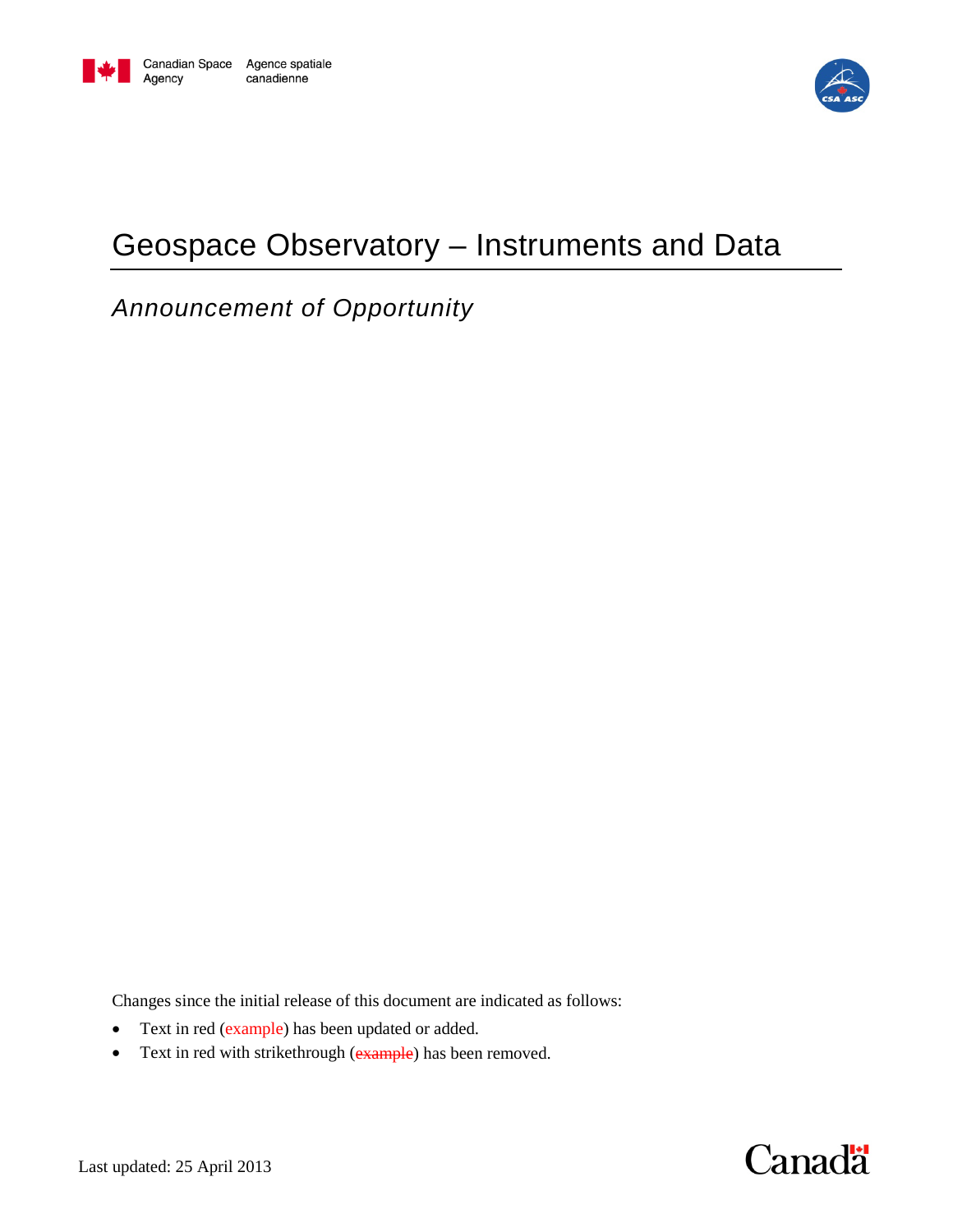## **TABLE OF CONTENTS**

| 1              |      |  |
|----------------|------|--|
| 2              |      |  |
| 3              |      |  |
|                | 3.1  |  |
|                | 3.2  |  |
|                | 3.3  |  |
| $\overline{4}$ |      |  |
| 5              |      |  |
|                | 5.1  |  |
|                | 5.2  |  |
| 6              |      |  |
|                | 6.1  |  |
|                | 6.2  |  |
| $\tau$         |      |  |
|                | 7.1  |  |
|                | 7.2  |  |
|                | 7.3  |  |
|                | 7.4  |  |
|                | 7.5  |  |
| 8              |      |  |
|                | 8.1  |  |
|                | 8.2  |  |
|                | 8.3  |  |
| 9              |      |  |
| 10             |      |  |
|                | 10.1 |  |
|                | 10.2 |  |
|                | 10.3 |  |
|                | 10.4 |  |
|                | 10.5 |  |
| 11             |      |  |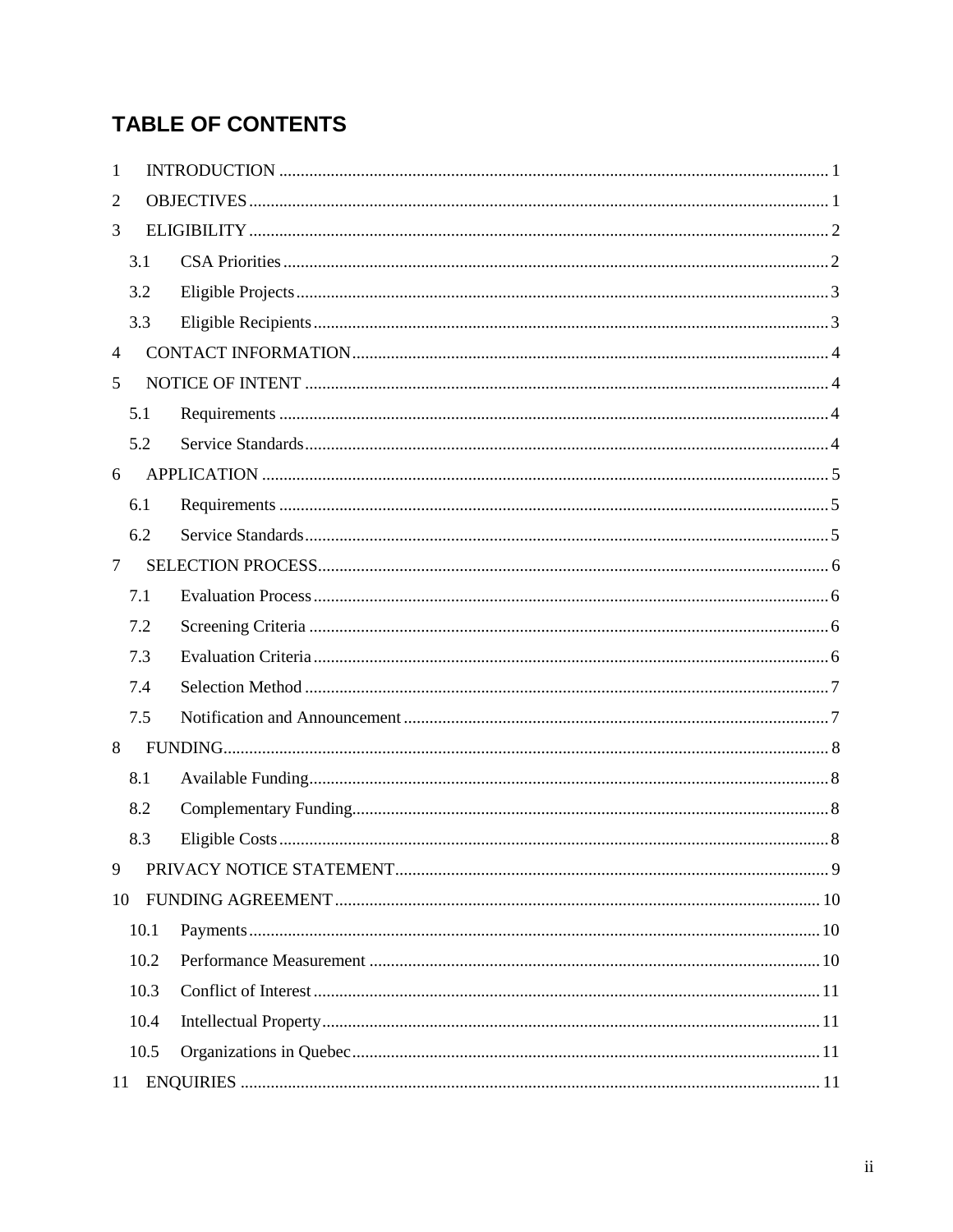| 12.1 |  |
|------|--|
| 12.2 |  |
| 12.3 |  |
| 12.4 |  |
| 12.5 |  |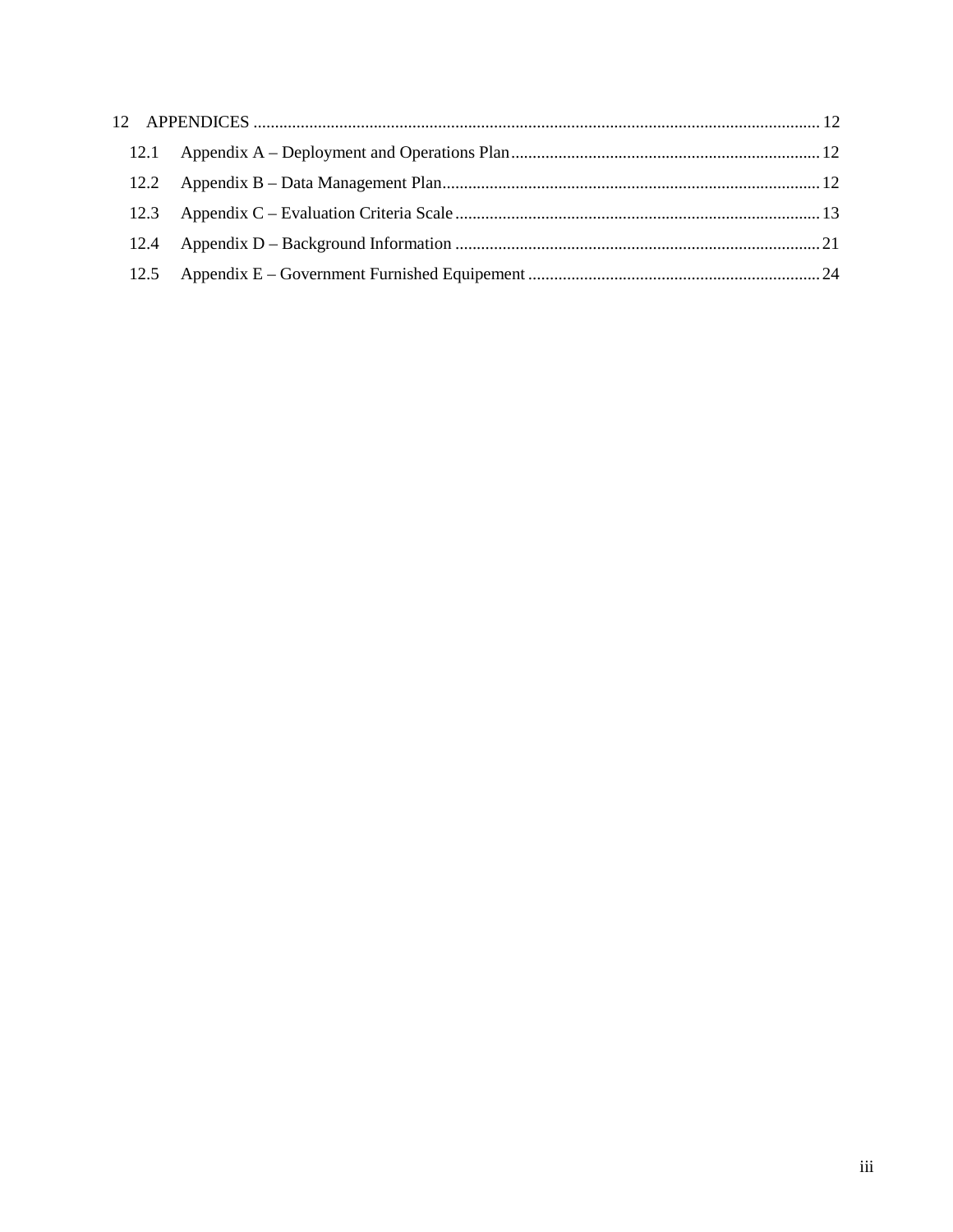## <span id="page-3-0"></span>**1 INTRODUCTION**

The Canadian Space Agency (CSA) is pleased to announce an opportunity for the Canadian solarterrestrial science and space weather forecasting communities to participate in Geospace Observatory (GO) Canada. The GO Canada program aims to advance our knowledge of Canadian geospace and, in so doing, mitigate the impact of disturbances in geospace on the daily lives of Canadians. This Announcement of Opportunity (AO) is an initiative under the CSA Grants and Contributions (G&C) program aimed at funding a number of projects that will make high-value observations of geospace above Canada as part of the GO Canada program. These observations will aid in advancing knowledge in the geospace sciences and enhance Canadian space missions and projects, most notably the CASSIOPE/e-POP mission, the CEFI instruments on ESA's Swarm mission, and the ground-based observatories that comprise part of NASA's THEMIS mission.

For more than 20 years, the CSA has supported the collection of data on geospace, the region of near-Earth space comprised of the thermosphere, ionosphere, and magnetosphere, through arrays of groundbased instruments. These observations began with the Canadian Auroral Network for the OPEN Program Unified Study (CANOPUS), continued as the Canadian Geospace Monitoring (CGSM) program, and remain a central element of the Canadian Space Environment Community Roadmap [\(http://aurora.phys.ucalgary.ca/doc/Canadian\\_Space\\_Environment\\_Roadmap\\_2009.pdf\)](http://aurora.phys.ucalgary.ca/doc/Canadian_Space_Environment_Roadmap_2009.pdf).

With this AO, the CSA solicits proposals for projects that will gather observational data through groundbased instruments for use in scientific analysis and modelling as well as space weather forecasting. The resulting network of instruments and associated data management systems will constitute the infrastructure element of the new Geospace Observatory. Through a future opportunity, the CSA intends to solicit proposals for scientific investigation that will advance understanding of the geospace system through analyses and modelling of these and other Canadian geospace data.

Please read the AO thoroughly before submitting your application. The document outlines important elements including mandatory criteria for eligibility and the selection process. The AO will proceed in two phases, Notice of Intent and Application. Each phase has its own requirements, which are detailed in Sections [5](#page-6-1) and [6](#page-7-0) of this document.

In the event of any discrepancies between this AO and the individual funding agreements governing projects, the latter documents will take precedence.

## <span id="page-3-1"></span>**2 OBJECTIVES**

The overarching objective of the Geospace Observatory is to observe and understand geospace as a coupled system. The AO will support this objective by providing funding through contribution agreements to projects that observe Canadian geospace with networked arrays of ground-based instruments and return their data for processing, preservation, and access. These data will be made openly available as rapidly as possible in order to maximize both their scientific value and their value in mitigating the impact of space weather on the lives of Canadians.

More specifically, the objectives of this AO are: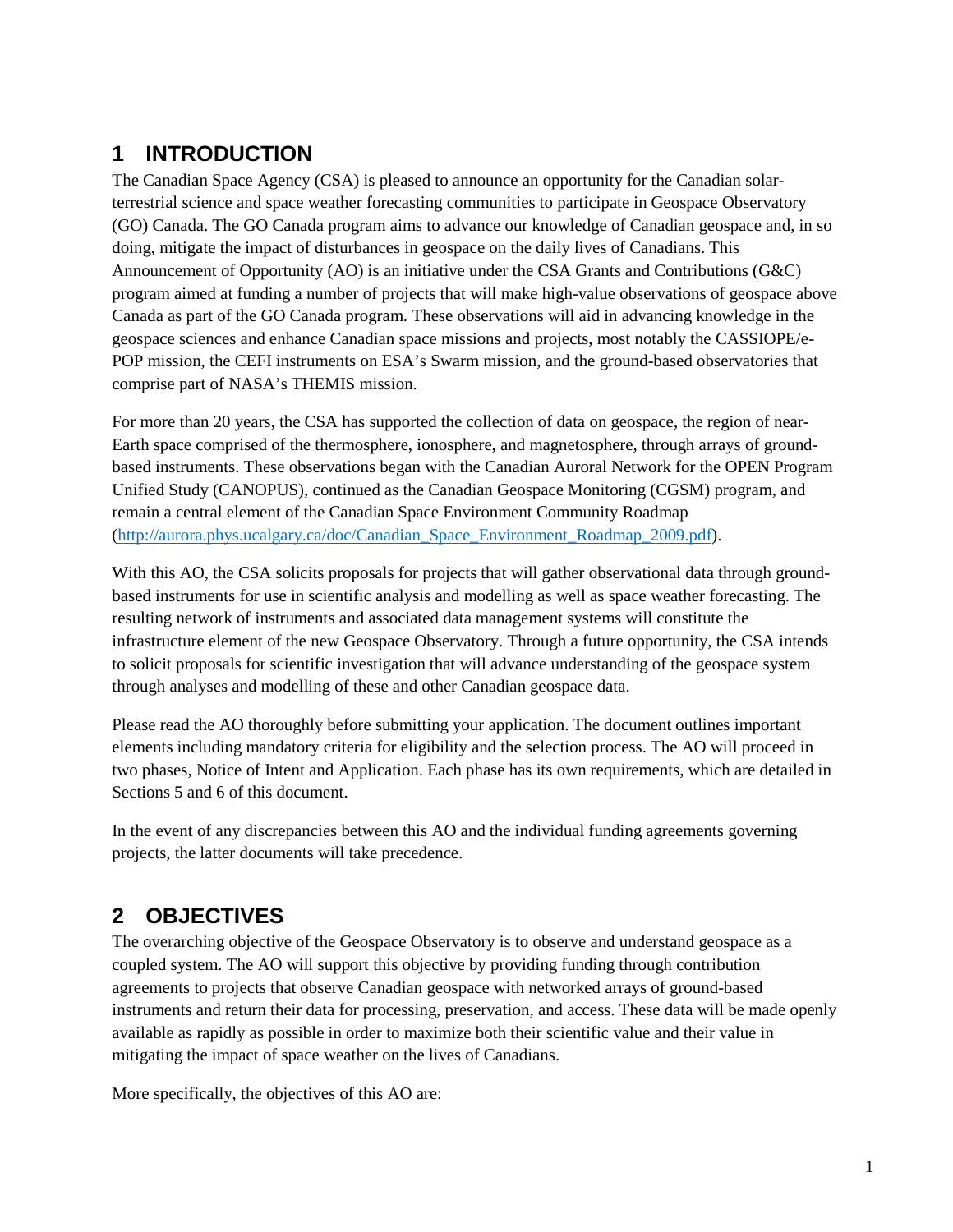- A. To make continuous high-value observations of geospace;
- B. To generate value-added data products based on these observations; and
- C. To make these data rapidly and openly accessible while preserving them for future use.

Both objective A and B refer to the value of the associated activities: high-value observations of geospace and value-added data products. The value of proposed observations and data products will be evaluated by three criteria (see Section [12.3](#page-15-0) for details): advancement of knowledge and technology in the geospace sciences, enhancement of scientific return from Canadian missions and projects, and enhancement of Canada's world-class expertise/leadership.

The first of these criteria, advancement of knowledge and technology in the geospace sciences, relates to the high-level objectives of the GO program:

- <span id="page-4-2"></span>• To understand how coupling across geospace influences system-level structure and dynamics; and
- <span id="page-4-3"></span>• To understand the response of the ionosphere and thermosphere to magnetospheric drivers.

A measure of the scientific value of the observations and data products is their ability to enable research aimed at addressing these objectives.

The second and third of these criteria, enhancement of scientific return from Canadian missions and projects and enhancement of Canada's world-class expertise/leadership, assess the scientific value of the observations and data products to Canadian and international space missions and projects. Such missions include the soon to be launched CASSIOPE mission with the e-POP scientific payload, ESA's Swarm mission with the Canadian CEFI instruments, and NASA's THEMIS mission and Van Allen Probes. A measure of the scientific value of the observations and data products is their ability to enable research aimed at addressing the objectives of the identified missions and projects.

### <span id="page-4-0"></span>**3 ELIGIBILITY**

#### <span id="page-4-1"></span>**3.1 CSA Priorities**

The projects supported under this AO will contribute to the achievement of the CSA's Scientific Data Utilization program activity (SSA 1.1.3.3):

*This Program Sub-Sub-Activity (SSA) develops the utilization and validates the quality of Canadian and foreign space-based scientific data and derived information that address science questions, such as those related to our understanding of the Earth's climate system and magnetic field (magnetosphere). This SSA involves the collaboration of Canadian scientists from Government of Canada (GoC) organizations and academia…*

*This SSA engages the participation of the Canadian space industry* [not eligible under this AO]*, academia and GoC organizations' scientists* [not eligible under this AO]*, and is formalized under contracts, grants, contributions and partnership agreements with national, public/private and international organizations.*

From *The CSA Report on Plans and Priorities (2012-2013 Estimates)*, p.14 [\(http://www.asc](http://www.asc-csa.gc.ca/pdf/rpp-2012-detailed-eng.pdf)[csa.gc.ca/pdf/rpp-2012-detailed-eng.pdf\)](http://www.asc-csa.gc.ca/pdf/rpp-2012-detailed-eng.pdf).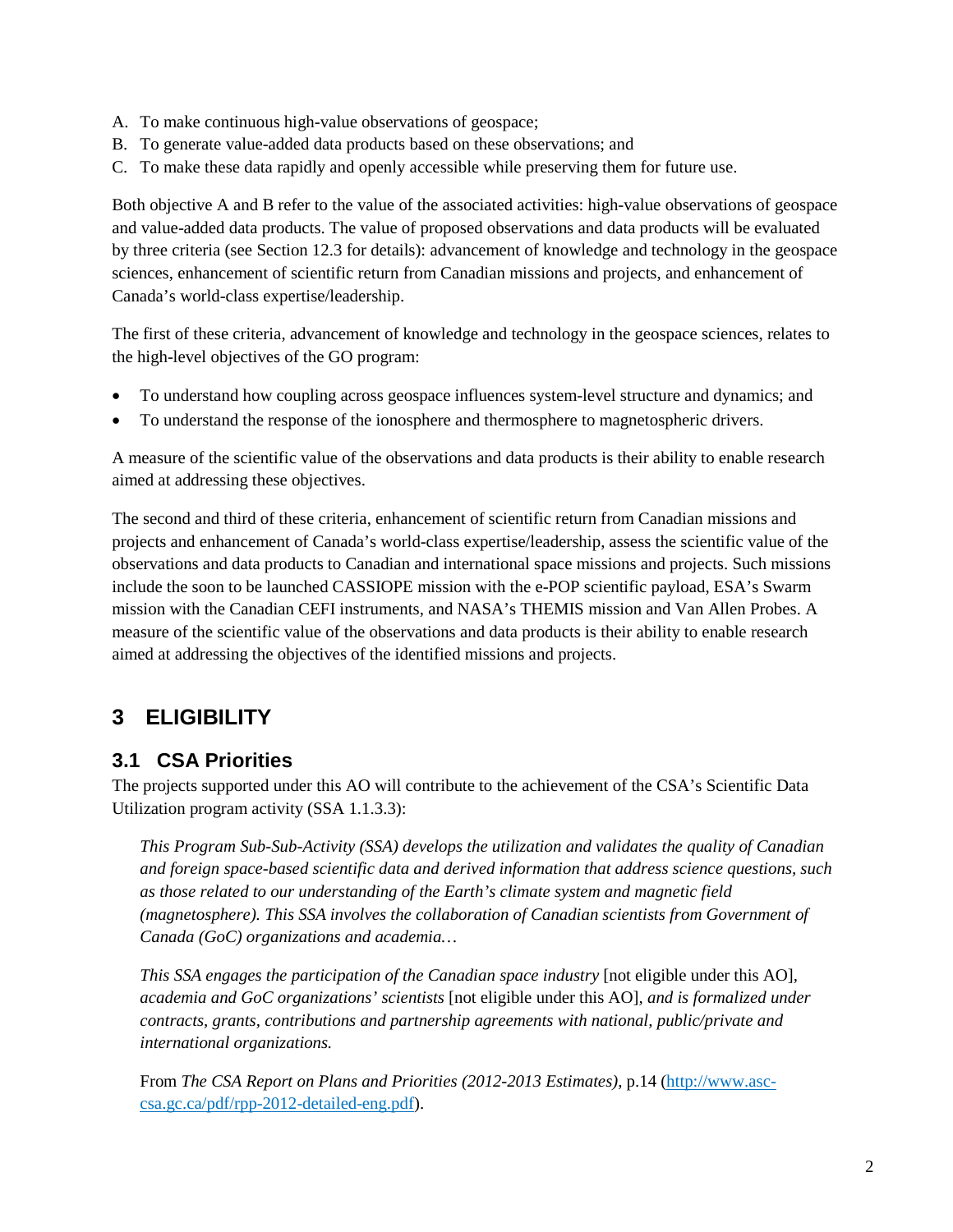#### <span id="page-5-0"></span>**3.2 Eligible Projects**

In addition to being linked to the AO objectives (see Section [2\)](#page-3-1) as evaluated by the evaluation criteria (see Sectio[n 12.3\)](#page-15-0), a proposal must demonstrate that the project satisfies the following criteria for eligibility:

- The instruments must be ground-based.
- The measurements made by the instruments must be primarily associated with geospace phenomena.
- The instruments must be capable of autonomous and continuous operation whenever the phenomena being observed are present.
- Taken individually or as an array, the instruments must be able to confidently identify and monitor large features in geospace. For this criterion, a large feature is defined as one having a minimum dimension of 1000 km when geometrically projected to an altitude of 100 km.
- All data must be made fully, freely, and openly available on the shortest feasible timescale (e.g. one week after acquisition by the instrument). An exception may be made for those data that must be manually retrieved from the instrument (e.g. three months after acquisition by the instrument).

Although any type of instrument array satisfying the preceding criteria would be eligible, the selection process described in Section [7](#page-8-0) ensures that the resulting arrays of instruments are capable of making a number of fundamental observations:

1. Magnetic field observations

Measurements of the geomagnetic field using instruments such as magnetometers.

- 2. Electric field observations Measurements of the ionospheric electric field using instruments such as radars.
- 3. Plasma observations

Measurements of ionospheric or magnetospheric plasma properties and their spatial distribution using active or passive instruments such as radars, radio receivers, photometers, and imagers.

4. Neutral gas observations Measurements of thermospheric neutral gas properties and their spatial distribution using active or passive instruments such as lidars or interferometers.

Proposals should identify the primary observation that would be made by the instruments. Note that the choice of primary observation may affect whether the proposal is selected and will be validated during evaluation.

The Government of Canada currently owns a number of instruments and support infrastructure that may be included as part of a proposal. The support infrastructure includes the Information Technology Infrastructure (ITI) system, telecommunications services, electrical power, and climate-controlled shelter. The support infrastructure will be shared among the winning proposals requiring this support. The instruments, their locations, and the supported infrastructure are described in Section [12.5.](#page-26-0)

### <span id="page-5-1"></span>**3.3 Eligible Recipients**

In order to be eligible, recipients must be Canadian universities or post-secondary institutions.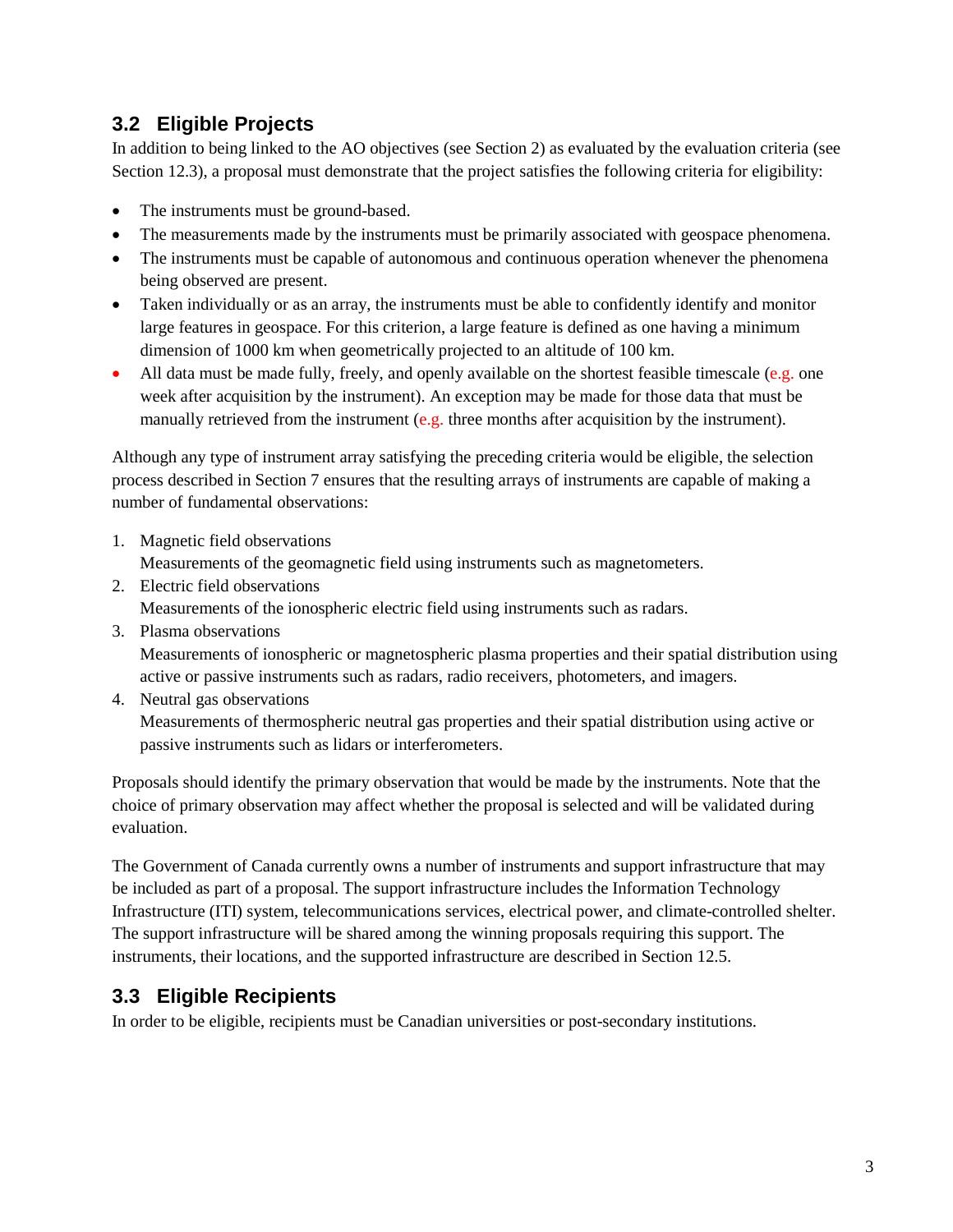## <span id="page-6-0"></span>**4 CONTACT INFORMATION**

All enquiries must be directed to:

Project Officer, Geospace Observatory AO Sun-Earth System Sciences Canadian Space Agency 6767, route de l'Aéroport Saint-Hubert, QC J3Y 8Y9 [solar-terrestrial@asc-csa.gc.ca](mailto:solar-terrestrial@asc-csa.gc.ca)

Please see Section [11](#page-13-3) for further information on enquiries.

## <span id="page-6-1"></span>**5 NOTICE OF INTENT**

The primary objective of the Notice of Intent (NOI) is to aid in establishing a review process that is free from conflicts of interest and that incorporates the necessary expertise. Although submission of a NOI is not a commitment to submit an application and the information it contains is not legally binding on the applicant, all submitted applications must have been preceded by an associated NOI.

#### <span id="page-6-2"></span>**5.1 Requirements**

All applicants must submit a NOI; please use the form provided on the AO webpage at the CSA website. The NOI must include the following information:

- the Principal Investigator's name, institution, physical mailing address, telephone number, and email address;
- the name(s), institution(s), and email address(es) of any Co-Investigators known at the time of submission;
- a 250-word (maximum) text stating the objectives of the proposed project and summarizing the scientific and technical approach;
- the primary observation that would be made by the instruments (magnetic field, electric field, plasma, or neutral gas observations; see Sectio[n 3.2](#page-5-0) for details) and the instrument locations;
- the names, institutions, and email address of up to five suggested reviewers (you may request that some individuals not be involved in the review of your application); and
- the language (English or French) that will be used for the application.

Incomplete documentation will lead to the rejection of the NOI. NOIs must be received by 6 May 2013, 17:00 (EDT) and must be emailed as an attachment to the CSA contact identified in Section [4.](#page-6-0)

### <span id="page-6-3"></span>**5.2 Service Standards**

The CSA has developed service standards related to the processing of the NOIs.

**Acknowledgement and Decision:** CSA goal is to respond to each NOI within one week of receiving the NOI with a decision on whether the NOI has been accepted or rejected. Applicants may modify and resubmit a rejected NOI up until the NOI deadline.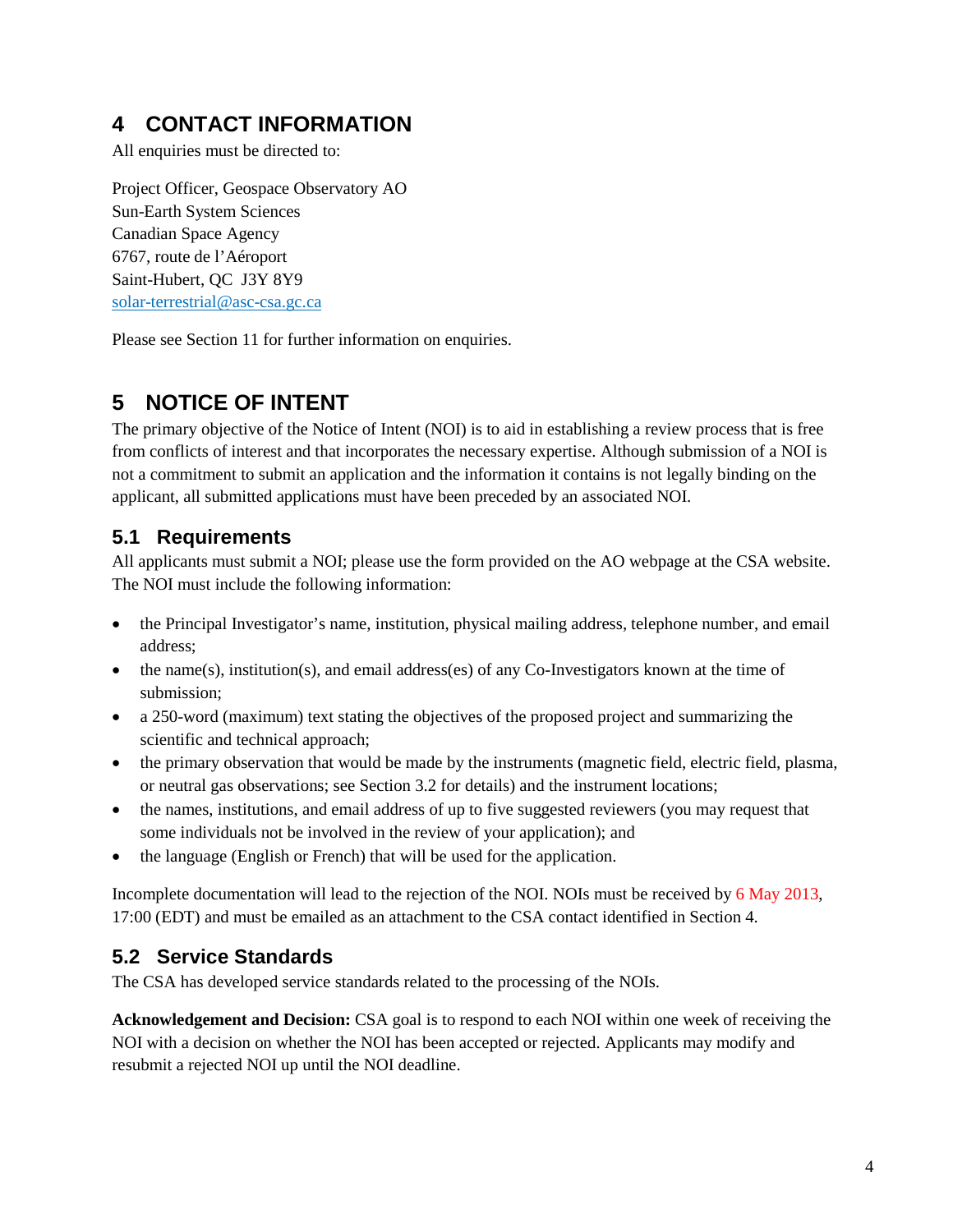The achievement of these service standards is a shared responsibility. The applicant must submit all required documentation in a timely fashion.

## <span id="page-7-0"></span>**6 APPLICATION**

The objective of the application is to gather sufficient information to evaluate the proposal and decide which proposals will receive funding from the CSA under the GO Canada AO.

### <span id="page-7-1"></span>**6.1 Requirements**

All applicants must submit an application. The application must include the following:

- a completed typed original application form signed by the Duly Authorized Representative;
- one paper copy of the proposal;
- one paper copy of each supplementary document (Deployment & Operations Plan and Data Management Plan);
- a completed Natural Sciences and Engineering Research Council of Canada (NSERC) Personal Data Form (Form 100) for each investigator;
- letters from other funding contributors confirming their contributions (if applicable);
- a completed Declaration on Confidentiality, Access to Information and Privacy Act form signed by the Duly Authorized Representative;
- for organizations in Québec, a completed Chapter M-30 Supporting Documentation Form signed by the Duly Authorized Representative; and
- a single PDF-formatted file containing copies (identical to the paper copies) of all the above requested documents with all security features disabled on standard electronic media (USB memory key, CD, or DVD). The proposal and supplementary documents must be included in the file as searchable PDFformatted documents (preferably PDF/A-1a format).

The application form and supporting documents must be sent by registered mail to the CSA contact identified in Section [4](#page-6-0) postmarked by midnight on 27 May 2013. Any applications received without an associated NOI that has been accepted by the CSA will be declared non-responsive. Note: hand-delivered applications will be accepted between 8:00 and 16:30 EDT on 27 May 2013 but applications sent by email will not be accepted.

Any missing supporting document or any incoherence between the requested information and the information provided within the documents may lead to the rejection of the proposal on that sole basis.

It is the applicant's responsibility to ensure that the application complies with all relevant federal, provincial/territorial and municipal laws.

### <span id="page-7-2"></span>**6.2 Service Standards**

CSA has set service standards for the timely delivery of the acknowledgement of receipt, funding decision and payment processes.

**Acknowledgement:** CSA goal is to acknowledge receipt of proposals within 2 weeks of receiving a completed application package.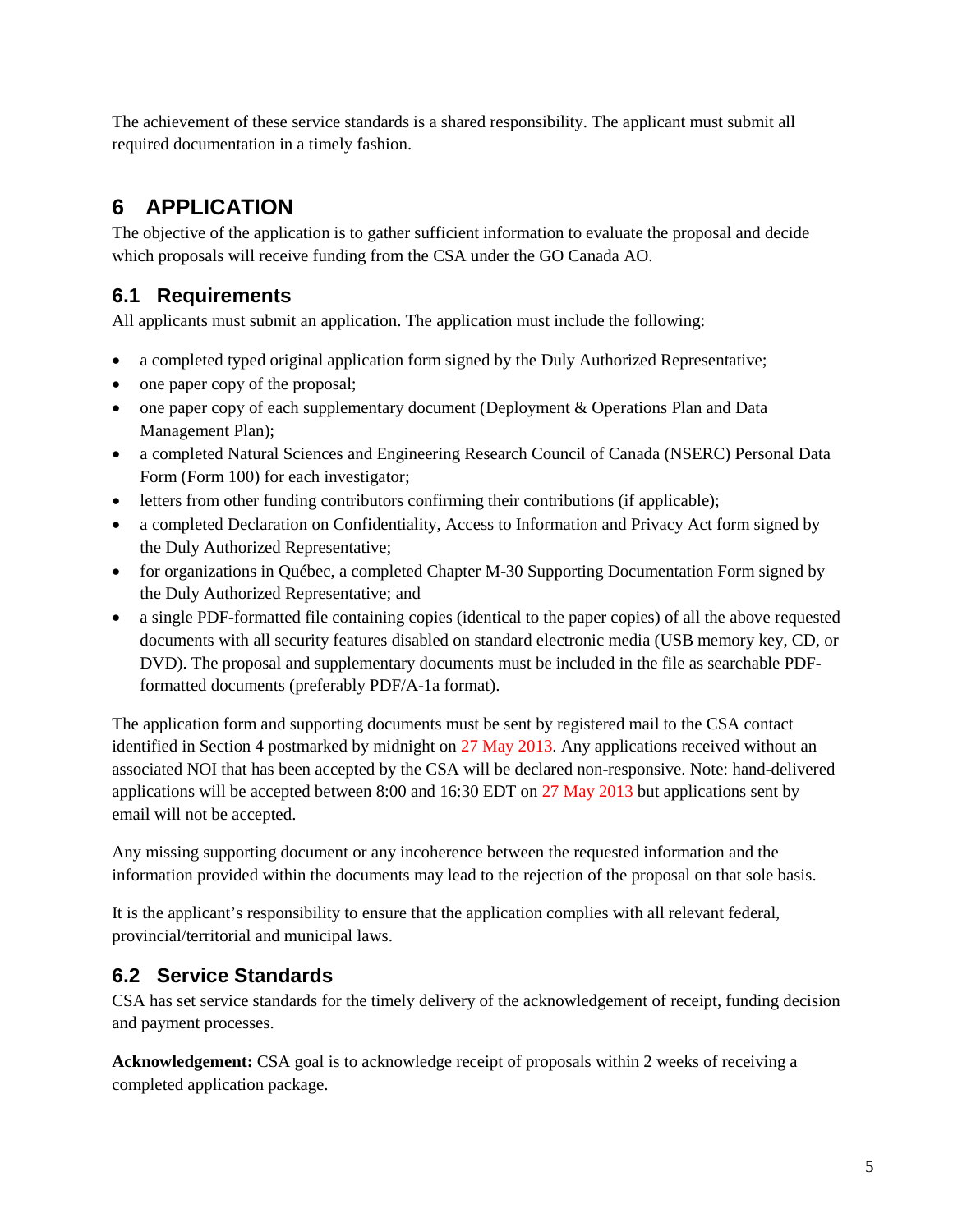**Decision:** CSA goal is to respond to the proposal within 10 weeks of receiving a completed application package or closing date of the Announcement of Opportunity and, to send for signature a contribution agreement within 15 weeks after formal approval of the proposal.

Applicants will be notified in writing regarding the decisions related to their application. Successful applications will be announced and posted on the CSA website.

Payment: CSA goal is to issue payments within 6 weeks of the successful fulfillment of requirements outlined in the contribution agreement.

The achievement of these service standards is a shared responsibility. The applicant must submit all required documentation in a timely fashion.

## <span id="page-8-0"></span>**7 SELECTION PROCESS**

#### <span id="page-8-1"></span>**7.1 Evaluation Process**

All potential applicants must submit a Notice of Intent (NOI) (Section [5\)](#page-6-1) to indicate their intention to submit an application.

Only applications that pass the screening criteria described in Section [7.2](#page-8-2) will be considered further. Several evaluators could assess each application based on evaluation criteria listed in Sectio[n 7.3.](#page-8-3) Evaluators will be experts in the field relevant to the applications and may include representatives of the Canadian government, other governments, and non-government agencies and organizations. A final evaluation committee will be formed to provide a uniform final score and ranking of proposals. The method of ranking applications for selection is described in Section [7.4.](#page-9-0)

Before a final decision is made, program managers may seek input and advice from others, including, but not limited to federal, provincial/territorial and municipal government agencies, etc.

### <span id="page-8-2"></span>**7.2 Screening Criteria**

Applications must satisfy the screening criteria. The screening process will determine if the application:

- represents a CSA priority (see section [3.1\)](#page-4-1);
- represents an eligible project (see Section [3.2\)](#page-5-0);
- represents an eligible recipient (see Sectio[n 3.3\)](#page-5-1);
- meets program funding provisions (see Section [8\)](#page-10-0);
- includes the required documentation and declarations (see Section [6\)](#page-7-0); and
- has been completed and signed by the Duly Authorized Representative.

### <span id="page-8-3"></span>**7.3 Evaluation Criteria**

Only applications that have satisfied the screening criteria (see Section [7.2\)](#page-8-2) will be retained. An evaluation committee will assess the applications according to the following criteria:

- Benefits to Canada;
- Feasibility;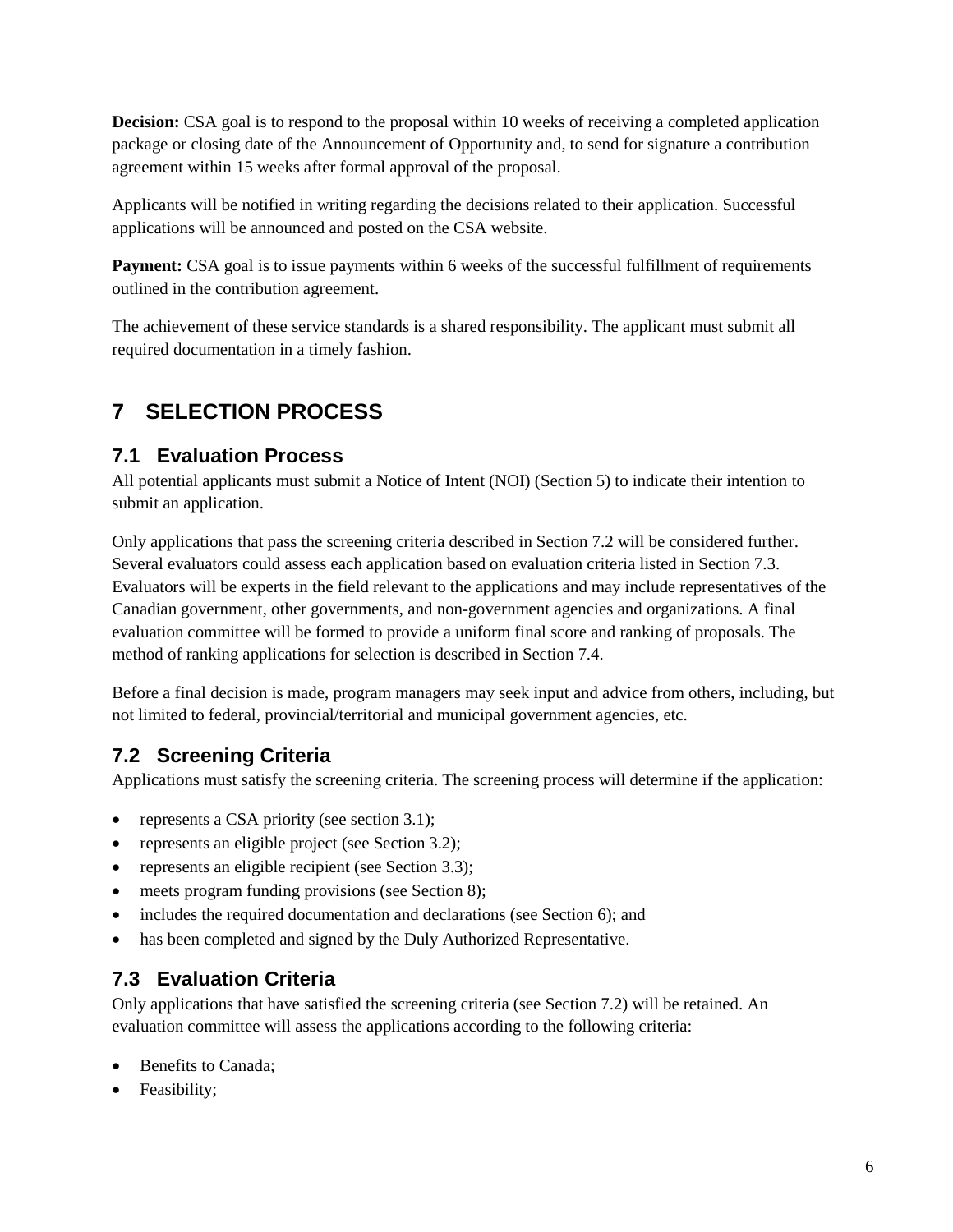- Resources:
- Results; and
- Risk and mitigation measures.

The associated scoring grid is provided in Section [12.3.](#page-15-0)

### <span id="page-9-0"></span>**7.4 Selection Method**

To be considered responsive, an application must:

- a. be preceded by a NOI that has been accepted by the CSA;
- b. satisfy the eligibility criteria specified in Section [3;](#page-4-0)
- c. achieve the specified minimum score for each criterion in Section [12.3;](#page-15-0) and
- d. achieve the specified minimum total score.

Responsive applications will be grouped according to their primary observation type. The applications in each group will be ranked in descending order of their total scores and the application(s) ranking highest in each group will be recommended for an award, according to the table below.

| <b>Primary</b><br><b>Observation</b> | <b>Minimum Number</b><br>of Awards |
|--------------------------------------|------------------------------------|
| Magnetic Field                       |                                    |
| Electric Field                       | 2                                  |
| Plasma                               | 3                                  |
| Neutral gases                        |                                    |

See Section [3.2](#page-5-0) for further information on observation types.

The minimum number of awards associated with each observation type reflects the variety of instruments capable of making each type of observation and their relative cost to operate.

The remaining responsive applications will be ungrouped and ranked in descending order of their total scores. Recommendation for award will then be in descending order of score for the proposals, no matter what observation was proposed, until no more funds are available, subject to the restriction limiting each Principal Investigator (PI) to no more than three awards. Co-Investigators may be involved in any number of proposals. This method of selection is used to ensure a variety of observations, while promoting fair and open competition.

In the event that more than one PI requests the use of the same Government Furnished Equipement (GFE; see Section [12.5\)](#page-26-0) instruments, the proposal with the highest overall score will be retained for funding. The remaining proposal(s) may be retained for partial funding as decided by the final evaluation committee.

#### <span id="page-9-1"></span>**7.5 Notification and Announcement**

Applicants will be notified in writing regarding the decisions related to their application. Successful applications will be announced and posted on the CSA website.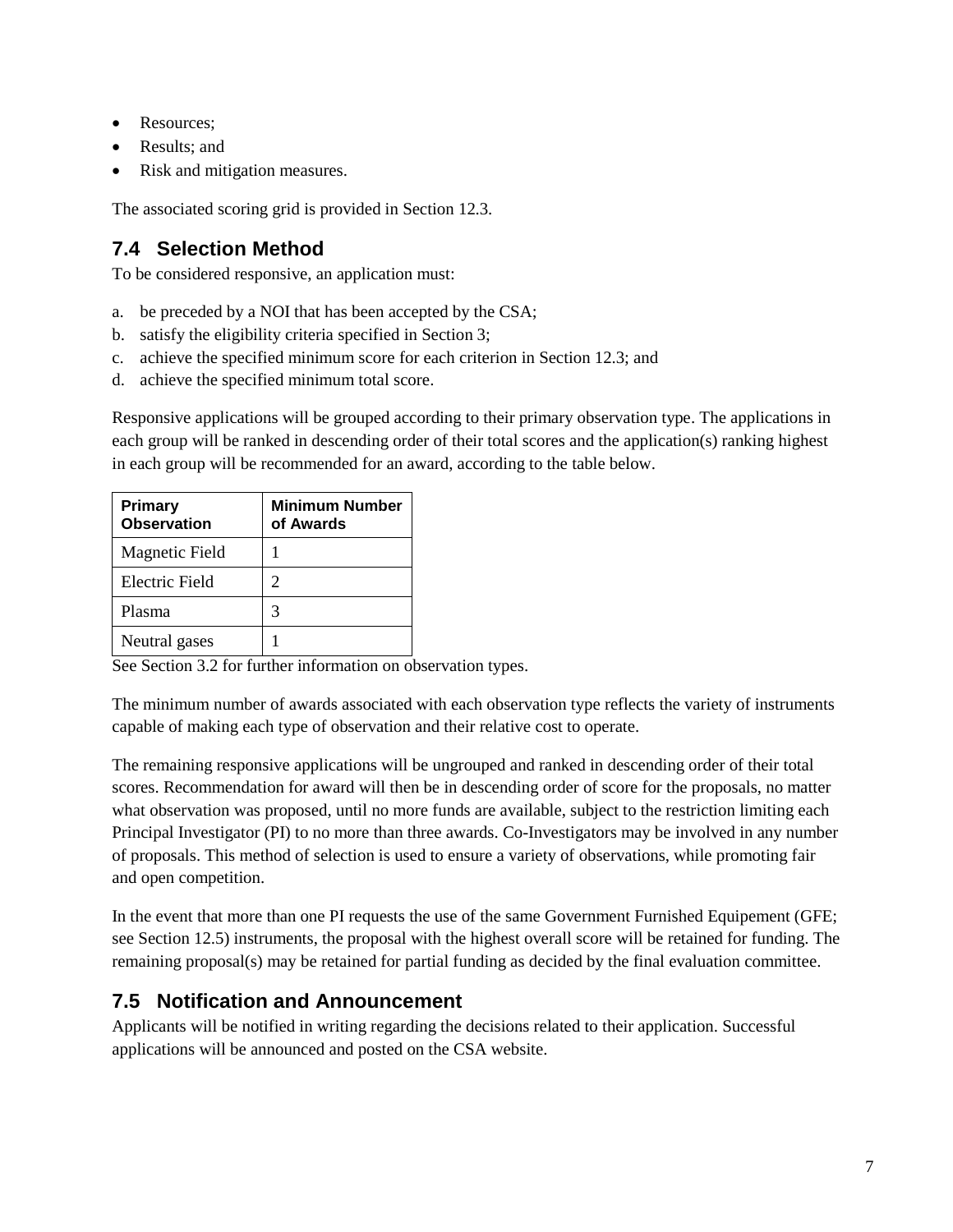## <span id="page-10-0"></span>**8 FUNDING**

### <span id="page-10-1"></span>**8.1 Available Funding**

The overall number of contributions to be awarded and their level will depend on the availability of funds. At the time of writing of this AO, CSA intends to fund approximately 15 applications. Each application submitted by a PI must be self-contained, cannot depend on instruments being proposed in a separate application, and must plan for the collection and processing of data until the end of the 5-year agreement. Each application will be evaluated seperately on its own merits. Each application must include a 5-year budget to support the proposed operation and be based on an anticipated start date of 1 July 2013. Each application must not exceed \$400,000 CAD over five years. Each project will be provided the minimum level of funding required to secure the proposed activity in support of overall program objectives.

A PI may have up to 3 applications funded, in which case a single contribution agreement will be awarded. In the case of multiple applications being funded under a single contribution agreement, a revised budget will be requested from the PI. Due to efficiencies in having more than a single application funded, the maximum funding per contribution agreement will be as follows:

| Number of<br>applications<br>funded per PI | <b>Maximum</b><br>funding over<br>5 years |
|--------------------------------------------|-------------------------------------------|
|                                            | \$400,000                                 |
|                                            | \$730,000                                 |
|                                            | \$999,999                                 |

### <span id="page-10-2"></span>**8.2 Complementary Funding**

Complementary funds are funds provided outside of this contribution application that are required for the project to meet its mandate of providing high value data for the duration of the agreement. Recipients are required to identify all sources of funding in their application and to confirm this information in a funding agreement if the proposal is selected for funding. In addition, upon completion of a project, the recipient will be required to disclose all sources of funding.

Each applicant is required to identify in their application, complementary funds from any other sources of funding, either cash or in-kind, other than those from CSA. For projects requiring more than 25% of complementary funds in relation to the total project cost, the CSA must have received from the applicant proof that such funds have been confirmed before the contribution agreement is signed. If confirmation of funding from other sources is not received within three months of the submission deadline, the CSA may disqualify the project.

### <span id="page-10-3"></span>**8.3 Eligible Costs**

Eligible costs are direct expenses associated with the delivery of the approved project that are required to achieve the results to which it relates. Costs will include one or a combination of the following categories:

- access fees:
- accommodation and meal allowances:
- acquisition, development and printing of materials;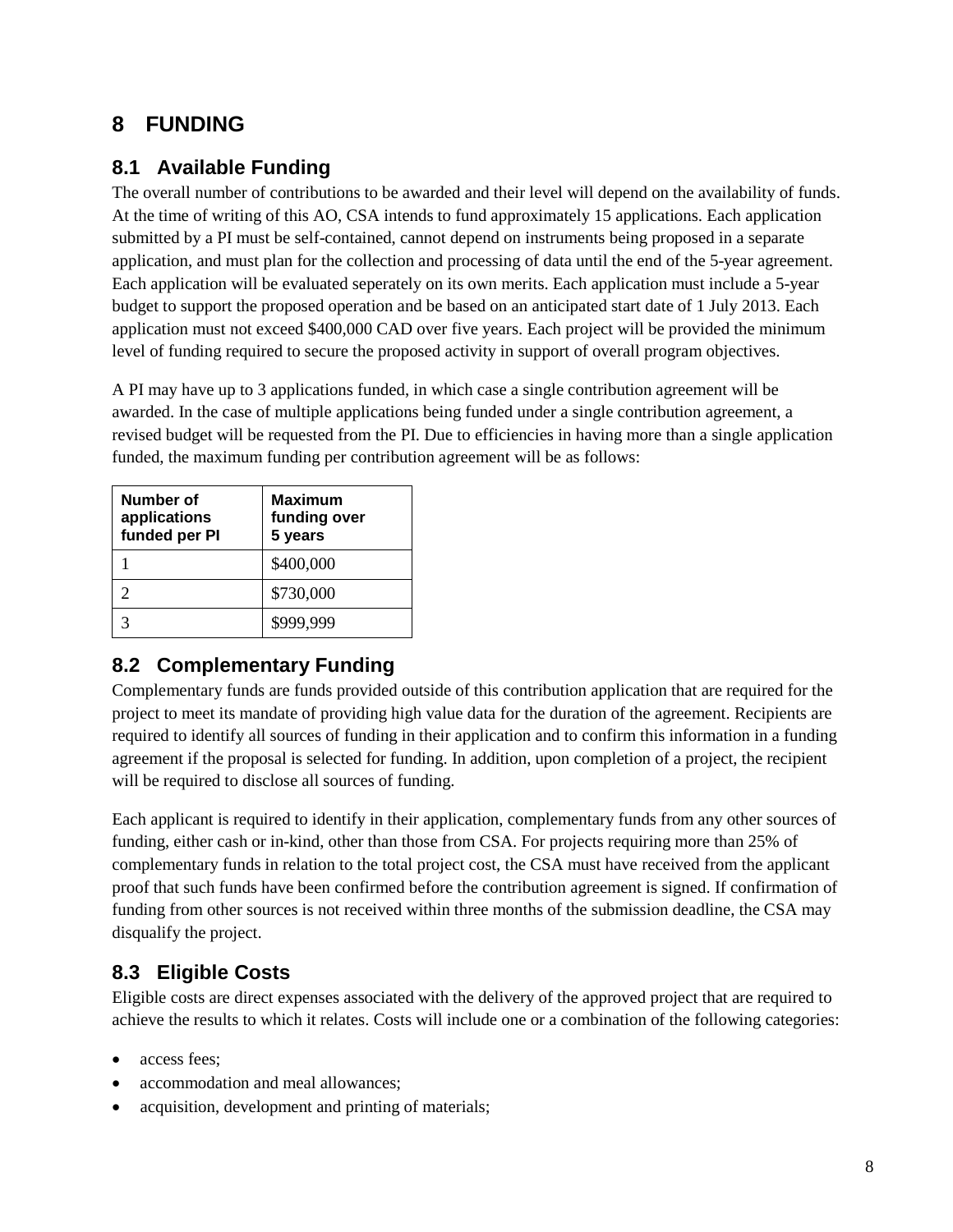- acquisition or rental of equipment;
- aircraft and watercraft charter services;
- consultants services:
- cost for carrying out environmental screening and/or impact studies;
- costs related to obtaining security clearance;
- data acquisition:
- data management;
- licenses and permits fees;
- material and supplies including but not limited to
	- Telecommunication fees linked to the measurements
	- Electricity fees linked to the measurements
	- Equipment and spares costs linked to the measurements;
- overhead (administrative) costs (not to exceed 10% of eligible costs);
- participation fees at conferences, committees and events;
- PST, HST and GST net of any rebate to which the recipient is entitled to and the reimbursement of any taxes for goods and services acquired in a foreign country net of any rebate or reimbursement received in the foreign country;
- publication and communication services
- salaries and benefits:
- translation services; and
- travel

The applicant will be paid its authorized travel and living expenses, reasonably and properly incurred in the performance of the Work, at cost, without any allowance for overhead or profit, in accordance with the meal, private vehicle and incidental allowances specified in Appendices B, C and D of the Treasury Board Travel Directive [\(http://www.tbs-sct.gc.ca/hr-rh/gtla-vgcl/index\\_e.asp\)](http://www.tbs-sct.gc.ca/hr-rh/gtla-vgcl/index_e.asp), and with the other provisions of the directive referring to "travellers", rather than those referring to "employees".

CSA intends to organize an annual science or programmatic meeting to ensure that the GO Canada observations and data are of the highest possible value. An amount of \$4000 per contribution agreement must be budgeted yearly to allow the PI and/or team members to participate in the annual meeting. This amount is mandatory for each contribution agreement and will cover transportation, lodging, boarding and can only be allocated to that function.

A project may consist of several activities to attain its objectives or results. Any logical breakdown or combination of these activities can constitute a funded project. Furthermore, even if the maximum funding for one project is not reached, the completion of a funded activity does not automatically guarantee funding of the remaining activities of the project.

### <span id="page-11-0"></span>**9 PRIVACY NOTICE STATEMENT**

The CSA will comply with federal [Access to Information Act](http://laws.justice.gc.ca/en/A-1/index.html) and [Privacy Act](http://laws.justice.gc.ca/en/P-21/index.html) vis-à-vis applications received under this Component. By submitting your personal information, you are consenting to its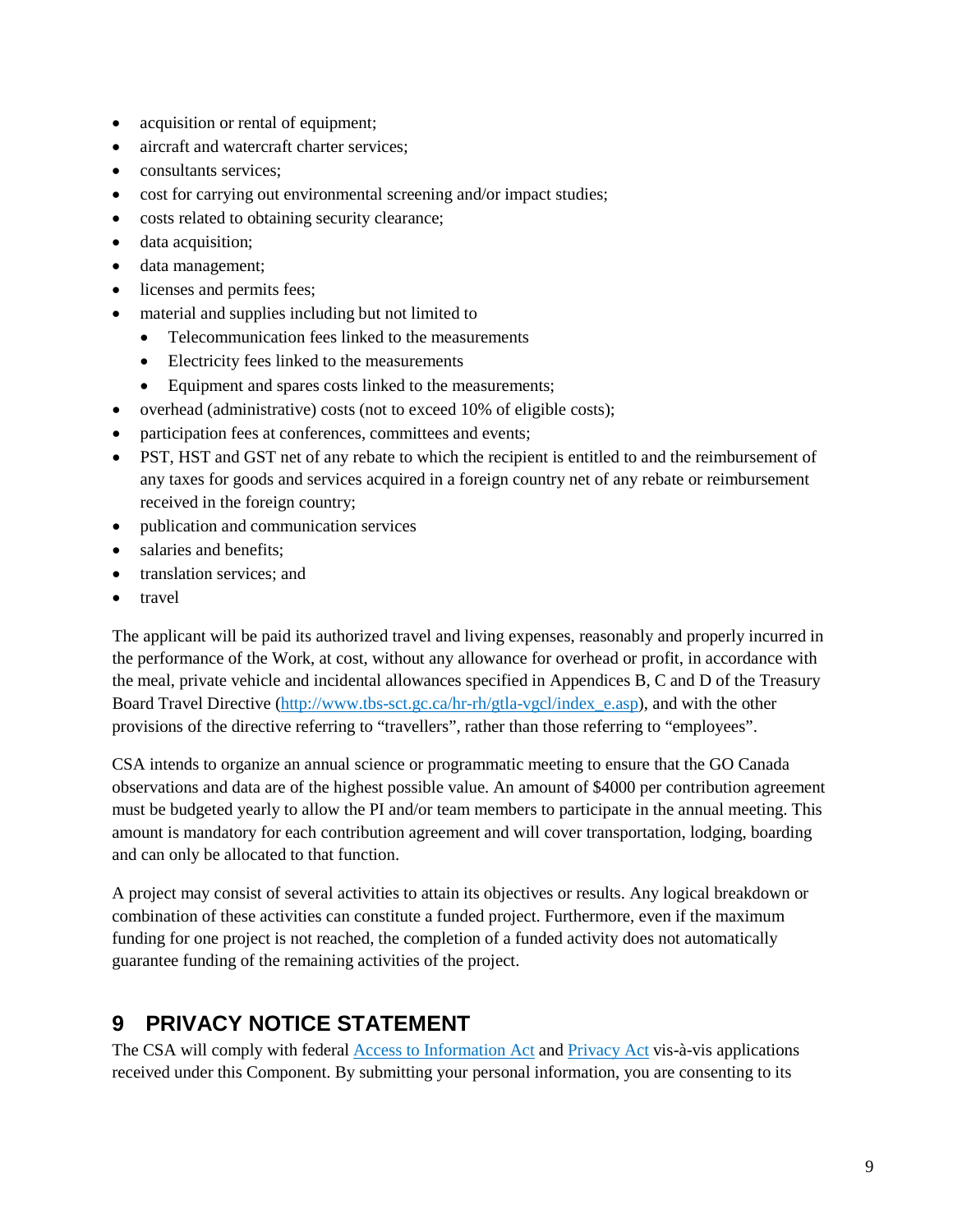collection, use and disclosure in accordance with the following Privacy Notice Statement which explains how applicant's information will be managed.

Necessary measures have been taken to protect the confidentiality of the information provided by the applicant. This information is collected under the authority of the CSA Class Grant and Contribution Program to support Research, Awareness and Learning in Space Science and Technology – Research Component, and will be used for the evaluation and selection of proposals, possibly by evaluators outside the country. Personal information (such as contact information, biographical information, etc) included in the rejected proposals will be stored in a Personal Information CSA Bank for 5 years and then destroyed (Personal Information File no. ASC PPU045). Personal information included in the successful proposals will be retained along with the results of their proposals for historical purposes. These data are protected under the Privacy Act. According to the Privacy Act, the data linked to one individual and included in the proposal being evaluated can be accessed by the specific concerned individual who has rights with respect to this information. This individual may, upon request, (1) be given access to his/her data and (2) have incorrect information corrected or have a notation attached.

Applicants should note that for all agreements over \$25,000, information related to the funding agreement (amount, grant or contribution, name of the recipient and project location) through this Component and the purpose of the funding will be made available to the public on the CSA website.

If you need additional information on privacy matters before sending your proposal, please contact the person identified in Section [4.](#page-6-0)

## <span id="page-12-0"></span>**10 FUNDING AGREEMENT**

#### <span id="page-12-1"></span>**10.1 Payments**

The CSA and the successful applicants (hereinafter referred to as the Recipients) will sign a funding agreement. This represents a condition for any payment made by the CSA with respect to the approved project.

Payments for contribution agreements (including advance payments) will be made in accordance with the process and the reporting requirements described in the signed funding agreement. Upon notice of a successful application, the CSA will have no liability until a funding agreement is signed by both parties. Only eligible costs incurred after the funding agreement is signed and indicated in the agreement will be paid and/or reimbursed.

#### <span id="page-12-2"></span>**10.2 Performance Measurement**

The CSA requires the beneficiary to report on certain elements relative to performance measurement of projects such as the following:

Knowledge

- Knowledge production (including publications)
- Presentations
- Intellectual property (including patents)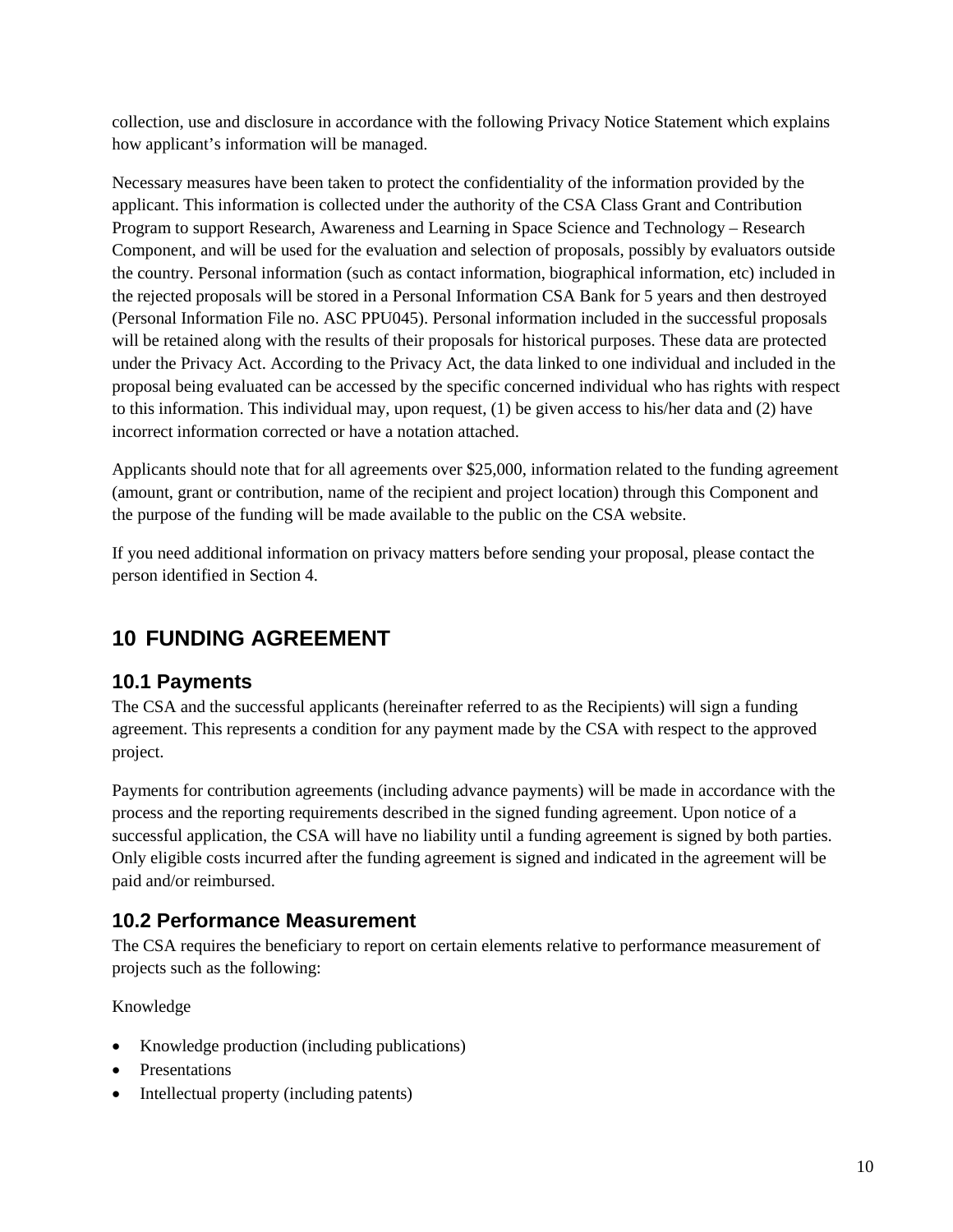Capacity

• Research team (including highly qualified people supported)

Collaboration

- Partner contribution
- Partnership
- **Multidisciplinarity**

### <span id="page-13-0"></span>**10.3 Conflict of Interest**

In the funding agreement, the Recipient will certify that any former public office holder or public servant it employs complies with the provisions of the relevant Conflict of Interest and Post-Employment Code for Former Public Office Holders [\(http://www.pm.gc.ca/grfx/docs/code\\_e.pdf\)](http://www.pm.gc.ca/grfx/docs/code_e.pdf) and the Value and Ethics Code for Public Servants [\(http://www.tbs-sct.gc.ca/pol/doc-eng.aspx?id=25049&section=text\)](http://www.tbs-sct.gc.ca/pol/doc-eng.aspx?id=25049§ion=text) respectively.

### <span id="page-13-1"></span>**10.4 Intellectual Property**

All Intellectual Property that arises in the course of the project shall vest in the Recipient.

#### <span id="page-13-2"></span>**10.5 Organizations in Quebec**

An organization in Quebec whose operations are partially or fully funded by the province of Quebec may be subject to [An Act Respecting the](http://www2.publicationsduquebec.gouv.qc.ca/dynamicSearch/telecharge.php?type=2&file=%2F%2FM_30%2FM30_A.htm) Ministère du Conseil exécutif, L.R.Q., chapter M-30.

Under sections 3.11 and 3.12 of [An Act respecting the Ministère du Conseil](http://www2.publicationsduquebec.gouv.qc.ca/dynamicSearch/telecharge.php?type=2&file=%2F%2FM_30%2FM30_A.htm) exécutif, L.R.Q., chapter M-30 (hereinafter referred to as Act) certain entities / organizations, as defined in the meaning of the Act, such municipal bodies, school bodies, or public agencies, must obtain an authorization by the [Secrétariat](http://www.saic.gouv.qc.ca/)  [aux affaires intergouvernementales canadiennes](http://www.saic.gouv.qc.ca/) du Québec (SAIC), as indicated by the Act, before signing any funding agreement with the Government of Canada, its departments or agencies, or a federal public agency.

Consequently, any entity that is subject to the Act is responsible for obtaining such authorization before signing any funding agreement with the Government of Canada.

Applicants from Quebec must submit a signed M-30 Supporting Documentation Form before the contribution agreement can be approved.

## <span id="page-13-3"></span>**11 ENQUIRIES**

It is the responsibility of interested parties to obtain clarification of the requirements contained herein, if necessary, before submitting an application. To ensure the integrity of the competitive application process, enquiries and other communications regarding the AO, NOI, or application must be directed only to the contact identified in Section [4.](#page-6-0) All enquiries must be submitted in writing to the contact no later than seven (7) working days prior to the relevant closing dates given in Sections [5.1](#page-6-2) an[d 6.1.](#page-7-1) Enquiries received after those dates will not be answered prior to the relevant closing date.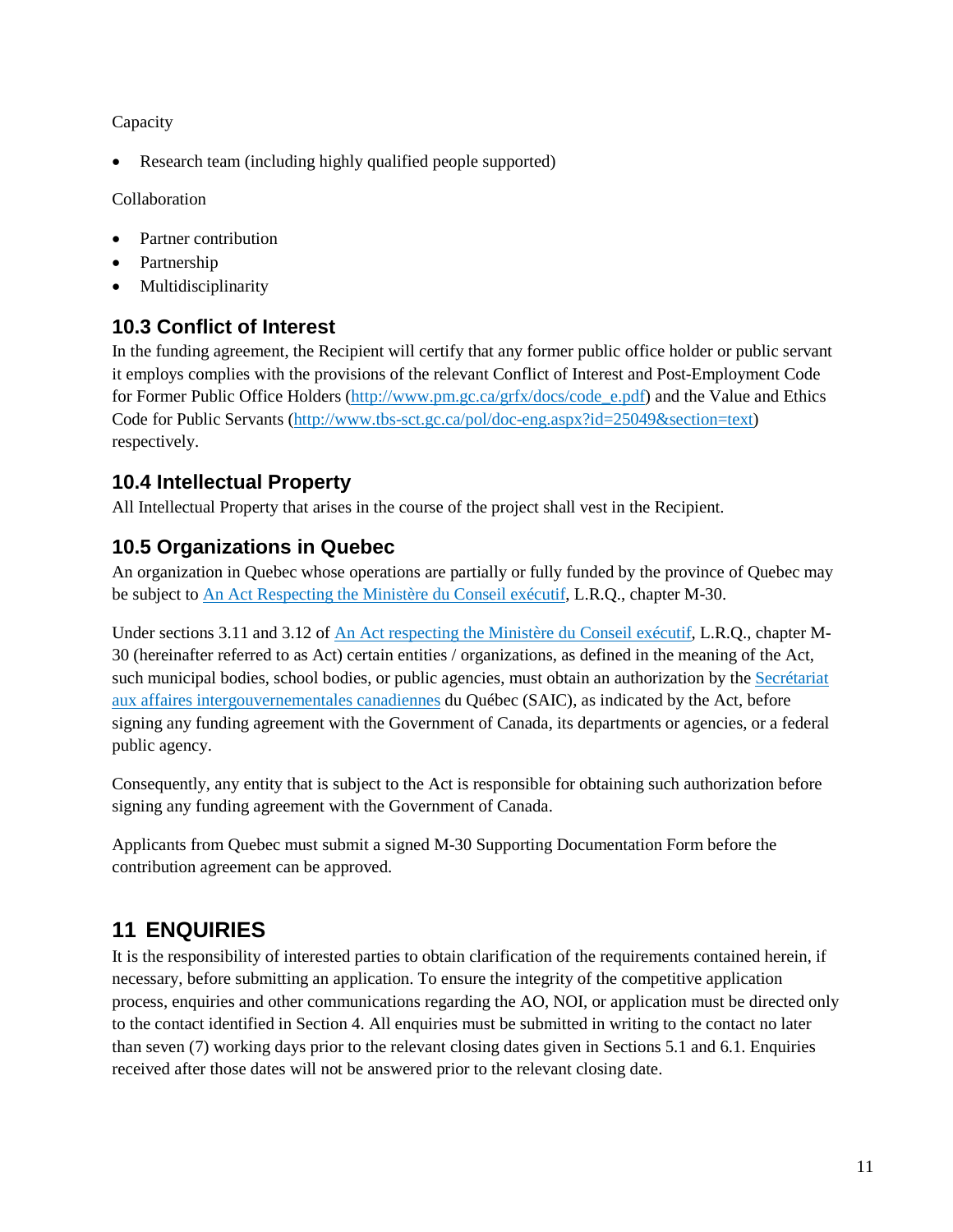To ensure consistency and quality of information provided to applicants, significant enquiries received and the replies to such enquiries will be provided simultaneously to all applicants via updates to the Frequently Asked Questions section of the AO webpage at the CSA website [\(http://www.asc](http://www.asc-csa.gc.ca/eng/ao/2013-ss-go-data.asp#FAQ)[csa.gc.ca/eng/ao/2013-ss-go-data.asp#FAQ\)](http://www.asc-csa.gc.ca/eng/ao/2013-ss-go-data.asp#FAQ).

## <span id="page-14-0"></span>**12 APPENDICES**

### <span id="page-14-1"></span>**12.1 Appendix A – Deployment and Operations Plan**

Proposals must include a supplementary document of no more than five pages labelled "Deployment and Operations Plan"; this document is not included in the page limit of the proposal. This plan describes the deployment and operation of the science instruments and how they will be managed. The Deployment and Operations Plan shall include the following information:

#### **Technical description**

- Description (functional, technical and interface specification) of the instrument, proposed or current.
- Description of the integration, testing, calibration, verification and characterization required of the instruments in preparation for the deployment, or during operation.

#### **Deployment strategy**

- Proposed or current location of all the instruments related to the applicant's proposal (please refer to Section [12.4\)](#page-23-0).
- If the proposed or current instrument is not located at a GO core site, provide a description of the infrastructure required or currently in place for all sites related to the applicant's proposal (building, utilities, custodian, communication link, etc).

#### **Risk assessment and mitigation**

- Risk assessment (likelihood and impact) for instrument development, where applicable, and associated mitigation plan;
- Risk assessment (likelihood and impact) for instrument operation, and associated mitigation plan;
- Risk assessment (likelihood and impact) for schedule and cost associated with the project.

The Deployment and Operations Plan will be reviewed as an integral part of the proposal.

### <span id="page-14-2"></span>**12.2 Appendix B – Data Management Plan**

Proposals must include a supplementary document of no more than five pages labelled "Data Management Plan"; this document is not included in the page limit of the proposal. This document describes how the proposal will conform to the Geospace Observatory data policy (available on the AO webpage), and may include:

- 1. the types of data, software, and related materials to be produced in the course of the project;
- 2. the standards to be used for data and metadata format and content (where existing standards are absent or deemed inadequate, this should be documented along with any proposed solutions or remedies);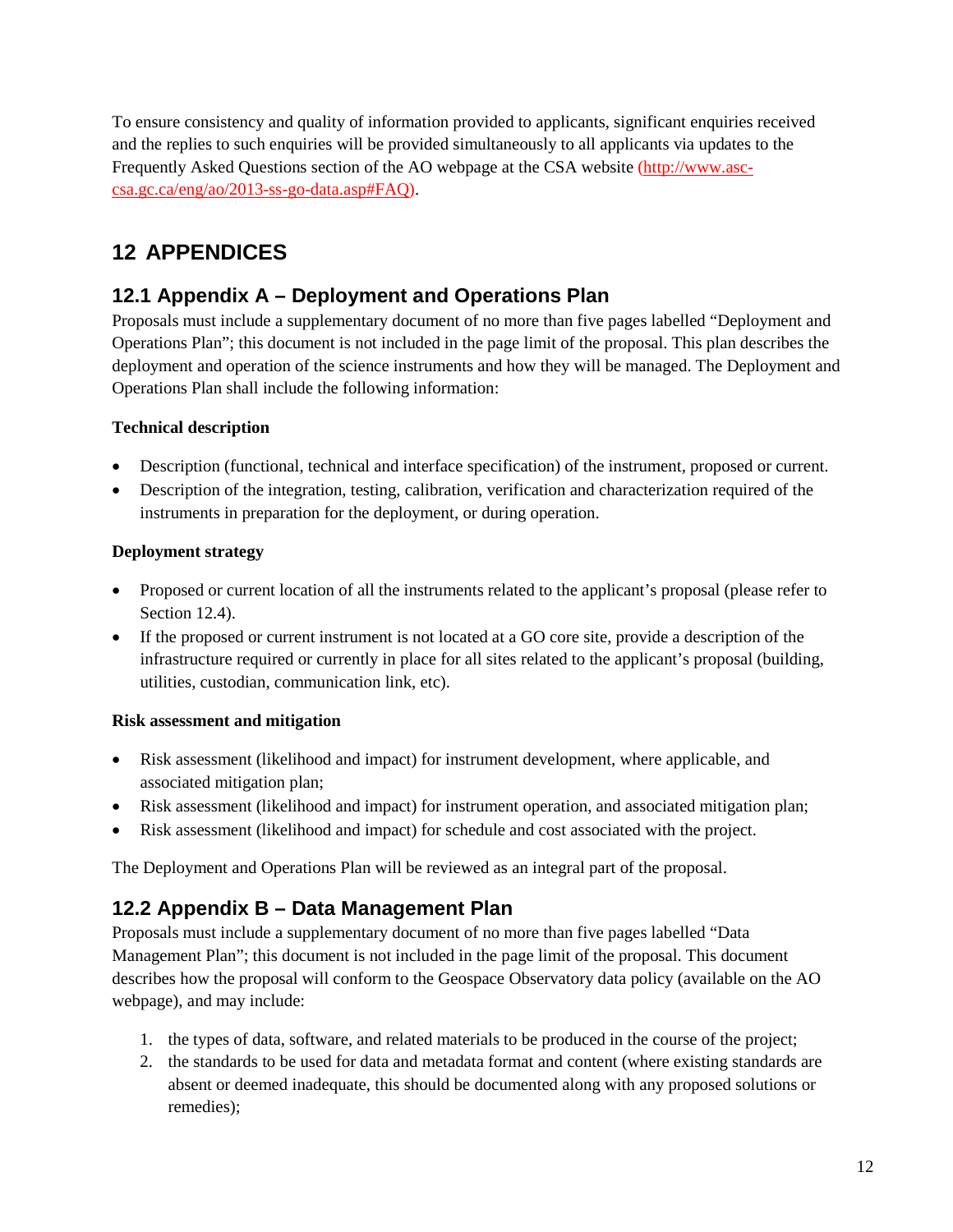- 3. the methods to be used for accessing the data; and
- 4. plans for preserving data and other research products, and for long-term access to them.

The document must also include the following technical information:

- a. the URL that will link to the project's data landing page;
- b. the maximum anticipated rate (bytes/day) at which data will be collected or generated (one rate per dataset); and
- c. the total amount (bytes) of data that will be collected or generated per year (one amount per dataset).

The Data Management Plan will be reviewed as an integral part of the proposal.

#### <span id="page-15-0"></span>**12.3 Appendix C – Evaluation Criteria Scale**

Scoring and weights: Each evaluation criterion below will be rated on a letter scale from A to D, with A being the highest score. A numerical weight is associated with each letter as indicated hereafter.

The criteria assume that the proposed instruments will be deployed in isolation from any other instruments proposed in response to this AO. This condition ensures that the possible non-funding of other instruments will not compromise the proposed instrument array.

| <b>Criteria</b>                                                                                                                                                                                                                                                                                                                                                                                                                                                   |         | Min |  |
|-------------------------------------------------------------------------------------------------------------------------------------------------------------------------------------------------------------------------------------------------------------------------------------------------------------------------------------------------------------------------------------------------------------------------------------------------------------------|---------|-----|--|
| <b>Benefits to Canada</b><br>1.                                                                                                                                                                                                                                                                                                                                                                                                                                   |         |     |  |
| 1.1 Advancement of knowledge and technology in the geospace<br>sciences                                                                                                                                                                                                                                                                                                                                                                                           |         |     |  |
| Do the instruments proposed to collect the data represent an<br>٠<br>original contribution and innovation in technology for the geospace<br>sciences?<br>Will the data be of value to research aimed at addressing the GO<br>program objectives?<br>To understand how coupling across geospace influences<br>system-level structure and dynamics; and<br>To understand the response of the ionosphere and<br>$\bullet$<br>thermosphere to magnetospheric drivers. |         |     |  |
| <b>Poor.</b> The proposed instrument technology lacks clarity and/or is of<br>limited originality and innovation as compared to other instruments<br>of this type deployed in Canada. The data are unlikely to contribute<br>to advancements through research aimed at either of the GO<br>program objectives.                                                                                                                                                    | $D=0$   |     |  |
| Average. The proposed instrument technology is presented, and has<br>original and innovative aspects as compared to other instruments of<br>this type deployed in Canada. The data may contribute to<br>advancements through research aimed at addressing one of the GO<br>program objectives.                                                                                                                                                                    | $C = 9$ |     |  |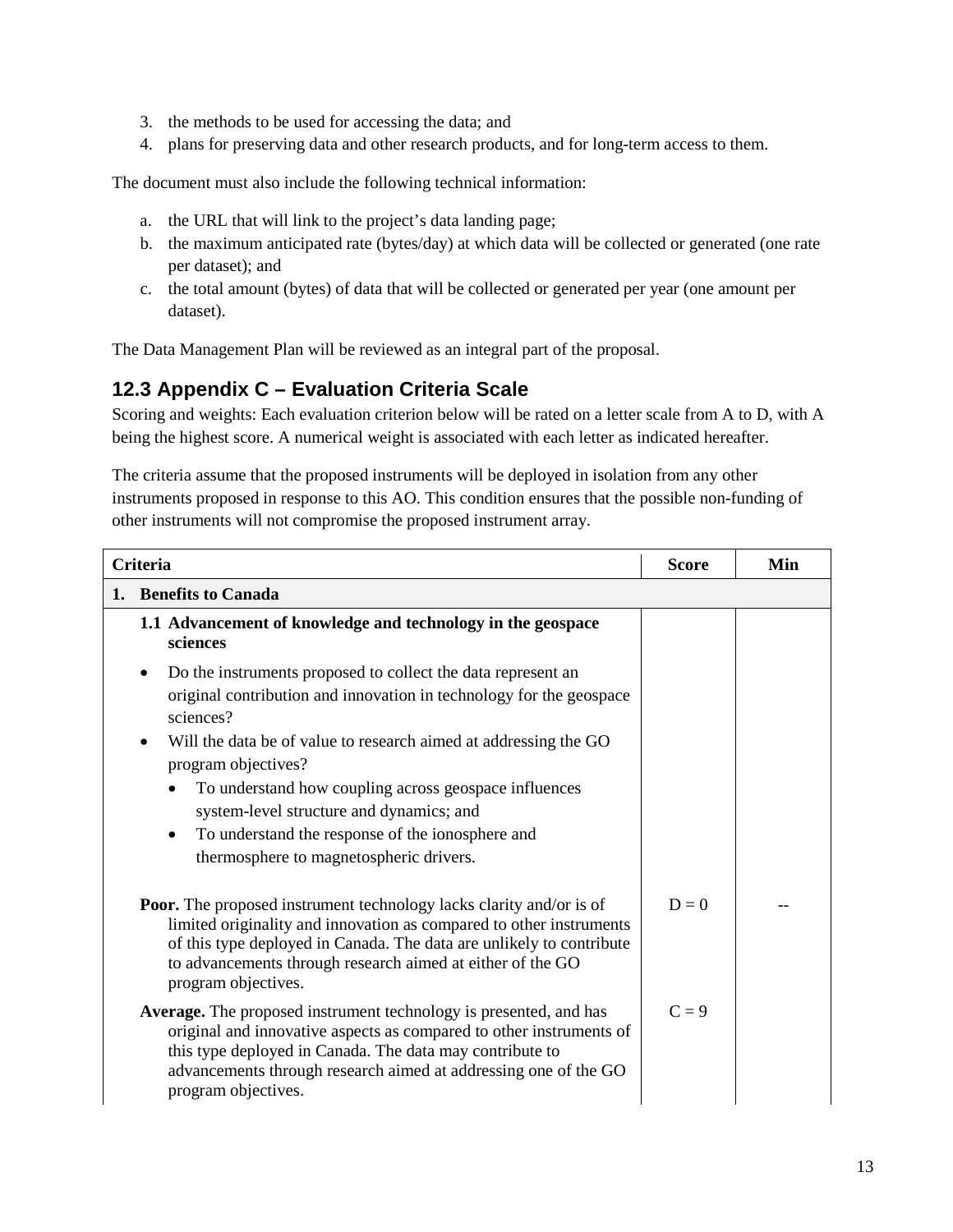| Good. The proposed instrument technology is clearly presented, and is<br>original and innovative as compared to the best instruments of this<br>type deployed in Canada. The data are likely to contribute to<br>advancements through research aimed at addressing one of the GO<br>program objectives.                                     | $B = 14$ |  |
|---------------------------------------------------------------------------------------------------------------------------------------------------------------------------------------------------------------------------------------------------------------------------------------------------------------------------------------------|----------|--|
| Excellent. The proposed instrument technology is clearly presented,<br>and is highly original and innovative as compared to the best<br>instruments of this type deployed worldwide. The data are very<br>likely to contribute to ground-breaking advancements through<br>research aimed at addressing either of the GO program objectives. | $A = 20$ |  |
| 1.2 Enhancement of scientific return from Canadian space<br>missions and projects                                                                                                                                                                                                                                                           |          |  |
| Will the data enhance the scientific return of Canadian space<br>missions such as CASSIOPE/e-POP or missions with substantial<br>Canadian involvement such as ESA's Swarm by enabling research<br>aimed at addressing the science objectives of these missions?                                                                             |          |  |
| <b>Poor.</b> The data are unlikely to enhance the scientific originality and<br>innovation of any space mission or project having substantial<br>Canadian involvement.                                                                                                                                                                      | $D=0$    |  |
| Average. The data are likely to enhance the scientific originality and<br>innovation of at least one space mission or project having<br>substantial Canadian involvement.                                                                                                                                                                   | $C = 4$  |  |
| Good. The data will enhance the scientific originality and innovation<br>of one space mission or project having substantial Canadian<br>involvement.                                                                                                                                                                                        | $B = 7$  |  |
| <b>Excellent.</b> The data will significantly enhance the scientific originality<br>and innovation of more than one space mission or project having<br>substantial Canadian involvement.                                                                                                                                                    | $A = 10$ |  |
| 1.3 Enhancement of Canada's world-class expertise/leadership                                                                                                                                                                                                                                                                                |          |  |
| • Will the data enhance Canada's expertise/leadership in the<br>geospace sciences by enabling research aimed at addressing the<br>science objectives of international missions that do not have<br>substantial Canadian involvement such as NASA's Van Allen<br>Probes?                                                                     |          |  |
| Poor. The data are unlikely to enhance Canada's expertise/leadership<br>because they are unlikely to enable research aimed at addressing<br>any of the science objectives of an identified international space<br>mission.                                                                                                                  | $D=0$    |  |
| <b>Average.</b> The data have the potential to enhance Canada's<br>expertise/leadership by enabling research aimed at addressing one<br>science objective of an identified international space mission.                                                                                                                                     | $C = 4$  |  |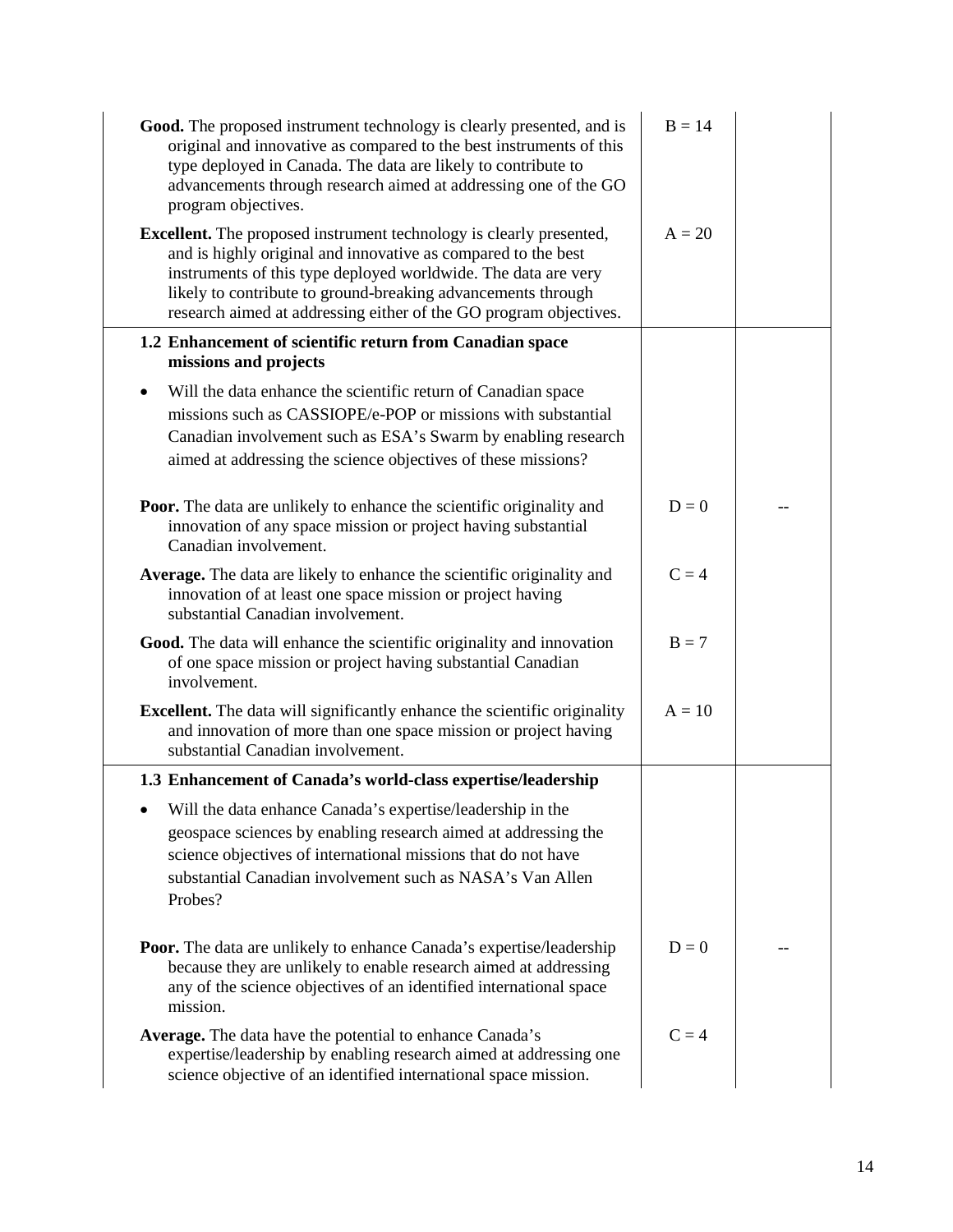|                                                                                                                                                                                                                                                                                                                                     | <b>Criterion Score</b> | $\mathbf{Max}=40$ | $Min = 9$ |
|-------------------------------------------------------------------------------------------------------------------------------------------------------------------------------------------------------------------------------------------------------------------------------------------------------------------------------------|------------------------|-------------------|-----------|
| enabling research aimed at addressing one science objective of an<br>identified international space mission.<br><b>Excellent.</b> The data will significantly enhance Canada's<br>expertise/leadership by enabling research aimed at addressing more<br>than one science objective of an identified international space<br>mission. |                        | $A = 10$          |           |
| <b>Good.</b> The data will enhance Canada's expertise/leadership by                                                                                                                                                                                                                                                                 |                        | $B = 7$           |           |

| 2. Feasibility                                                                                                                                                                                                                                                                                                                                                                                                                          |          |  |
|-----------------------------------------------------------------------------------------------------------------------------------------------------------------------------------------------------------------------------------------------------------------------------------------------------------------------------------------------------------------------------------------------------------------------------------------|----------|--|
| 2.1 Feasibility of the ground-based observation system                                                                                                                                                                                                                                                                                                                                                                                  |          |  |
| Does the proposal demonstrate an understanding of the<br>requirements associated with collecting the data?<br>Is the proposed work feasible and is the approach capable of<br>$\bullet$<br>collecting the data within the budget requested?<br>Are the methods proposed for collecting the data of high quality?                                                                                                                        |          |  |
| <b>Poor.</b> The Deployment and Operations Plan demonstrates poor<br>understanding of the requirements associated with data collection.<br>Objectives are not clearly described and/or not likely attainable.<br>The budget does not clearly demonstrate how the proposed<br>activities are distinct from and complement those funded by other<br>sources. The methodology is not clearly described and/or<br>appropriate.              | $D=0$    |  |
| Average. The Deployment and Operations Plan demonstrates fair<br>understanding of the requirements associated with data collection.<br>Long-term and short-term objectives are described. The budget<br>demonstrates how the proposed activities are distinct from and<br>complement those funded by other sources. The methodology is<br>partially described and/or appropriate.                                                       | $C = 4$  |  |
| Good. The Deployment and Operations Plan demonstrates good<br>understanding of the requirements associated with data collection.<br>Long-term goals are defined and short-term objectives are planned.<br>The budget demonstrates how the proposed activities are distinct<br>from and complement those funded by other sources. The<br>methodology is clearly described and appropriate.                                               | $B = 7$  |  |
| <b>Excellent.</b> The Deployment and Operations Plan clearly demonstrates<br>complete understanding of the requirements associated with data<br>collection. Long-term goals are clearly defined and short-term<br>objectives are well planned. The budget clearly demonstrates how<br>the proposed activities are distinct from and complement those<br>funded by other sources. The methodology is clearly defined and<br>appropriate. | $A = 10$ |  |
| 2.2 Feasibility of the data processing and management system                                                                                                                                                                                                                                                                                                                                                                            |          |  |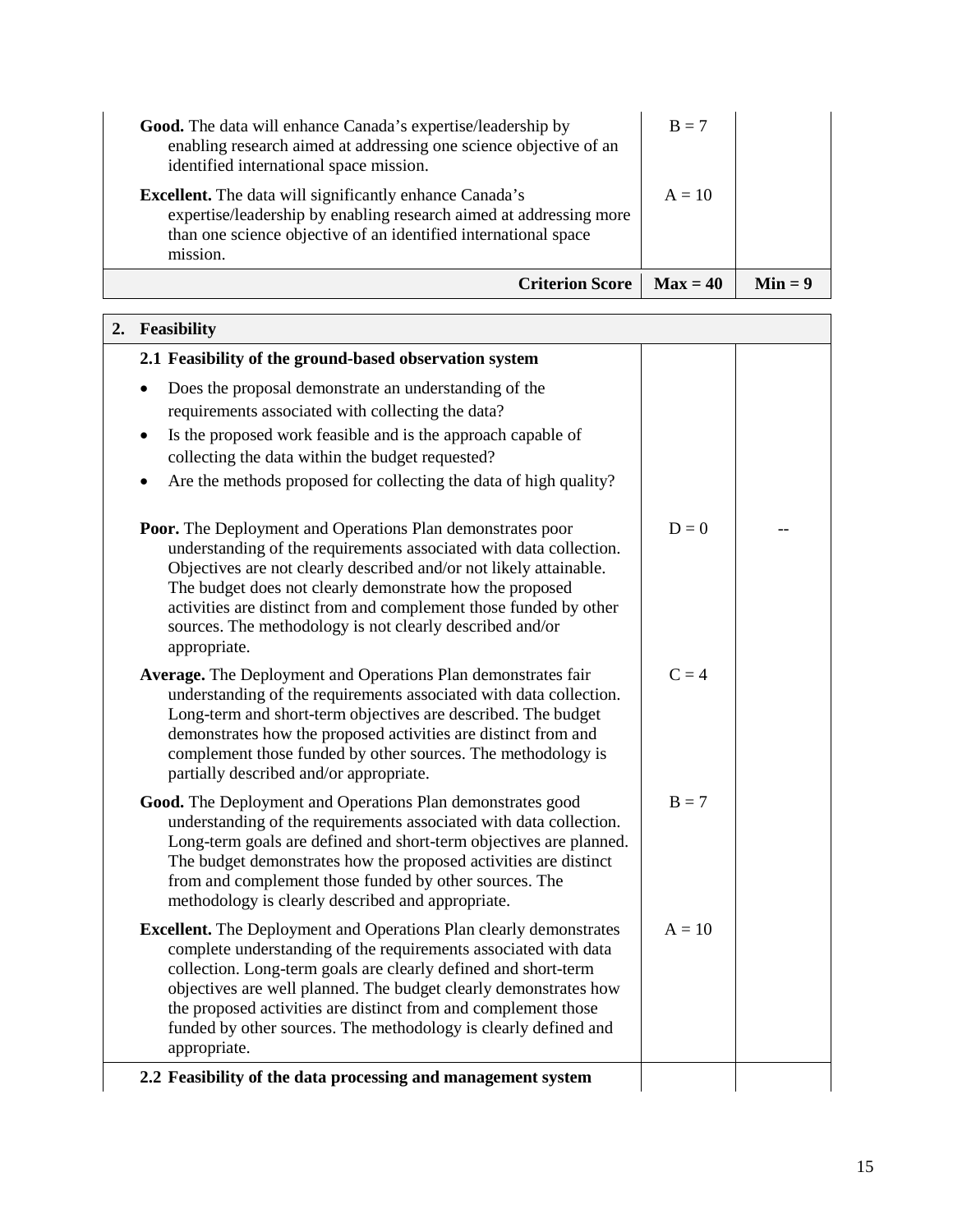| 3.1 Quality and experience of the team                                                                                                                                                                                                                             |  |
|--------------------------------------------------------------------------------------------------------------------------------------------------------------------------------------------------------------------------------------------------------------------|--|
| Is the mix of knowledge, expertise, and experience of the project<br>$\bullet$<br>team sufficient to attain the scientific and technical objectives?<br>Are the responsibilities and contributions of each of the team<br>$\bullet$<br>members clearly identified? |  |
| How will communication between the team members will be<br>$\bullet$<br>accomplished?                                                                                                                                                                              |  |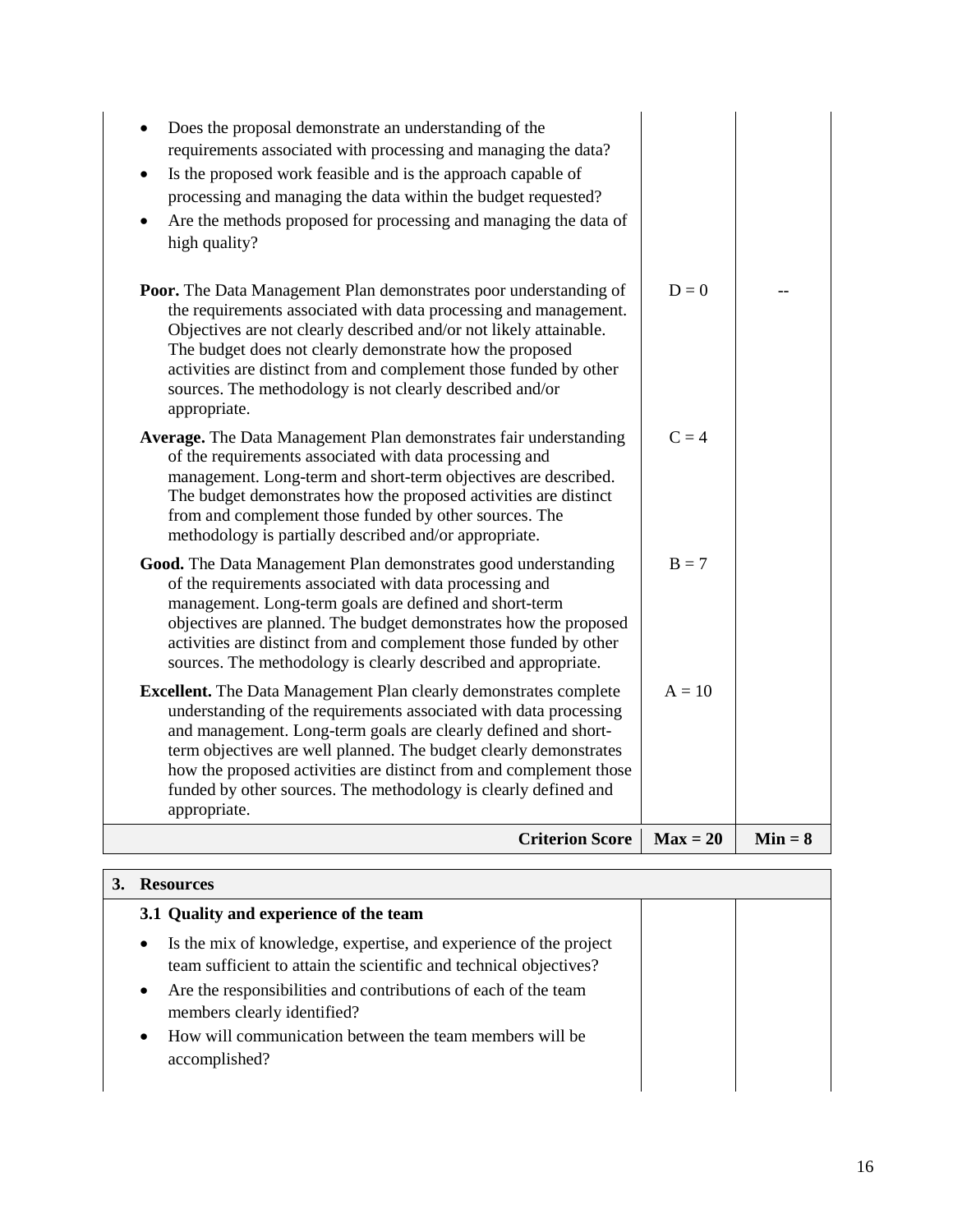| <b>Poor.</b> The knowledge, expertise and experience of the proposed team is<br>below an acceptable level. The quality and importance of<br>contributions to, and used by, other researchers and end-users is<br>below an acceptable level. The contribution, complementarity of<br>expertise, and synergy of team members is poor. The approach to<br>communication between team members to achieve the proposed<br>objectives is not clearly described.                                                                                                          | $D=0$    |  |
|--------------------------------------------------------------------------------------------------------------------------------------------------------------------------------------------------------------------------------------------------------------------------------------------------------------------------------------------------------------------------------------------------------------------------------------------------------------------------------------------------------------------------------------------------------------------|----------|--|
| Average. The knowledge, expertise, and experience of the proposed<br>team are of reasonable quality, impact and/or importance. The<br>quality and importance of contributions to, and used by, other<br>researchers and end-users is modest. There is some contribution,<br>complementarity of expertise, and synergy of team members. The<br>approach to communication between team members to achieve the<br>proposed objectives is clear.                                                                                                                       | $C = 4$  |  |
| Good. The knowledge, expertise, and experience of the proposed team<br>are of superior quality, impact, and/or importance. The quality and<br>importance of contributions to, and used by, other researchers and<br>end-users is strong. The team members have demonstrated the<br>ability to manage and complete similar projects. The approach to<br>communication between team members to achieve the proposed<br>objectives is clear and efficient.                                                                                                            | $B = 7$  |  |
| <b>Excellent.</b> The knowledge, expertise, and experience of the proposed<br>team are at the highest level of quality, impact, and/or importance<br>to a broad community. The quality and importance of contributions<br>to, and used by, other researchers and end-users is very strong and<br>extensive. The team has demonstrated the required expertise in two<br>or more similar projects. The approach to communication between<br>team members to achieve the proposed objectives is clear, concise,<br>efficient, and effective.                          | $A = 10$ |  |
| 3.2 Access to other funding sources and resources                                                                                                                                                                                                                                                                                                                                                                                                                                                                                                                  |          |  |
| Are the resources sufficient to attain the scientific and technical<br>objectives within the proposed schedule?<br>Is the budget appropriate and are the expenses justified? Is there a<br>budget breakdown and does it support the proposed activities?<br>Are there other sources of funding and does the proposal establish<br>٠<br>their relationship with the proposed project?<br>Is there a clear methodology to how the work will be carried out to<br>ensure that the planned activities will be accomplished on time and<br>within the budget requested? |          |  |
| <b>Poor.</b> The appropriateness and justification for the budget is<br>inadequate. The requested budget does not seem to relate to the<br>proposed methodology and expected results. The proposal does not<br>show how the work can be performed given the funds available.<br>There are no leveraged funds or in-kind contributions from the<br>applicants or other organizations.                                                                                                                                                                               | $D=0$    |  |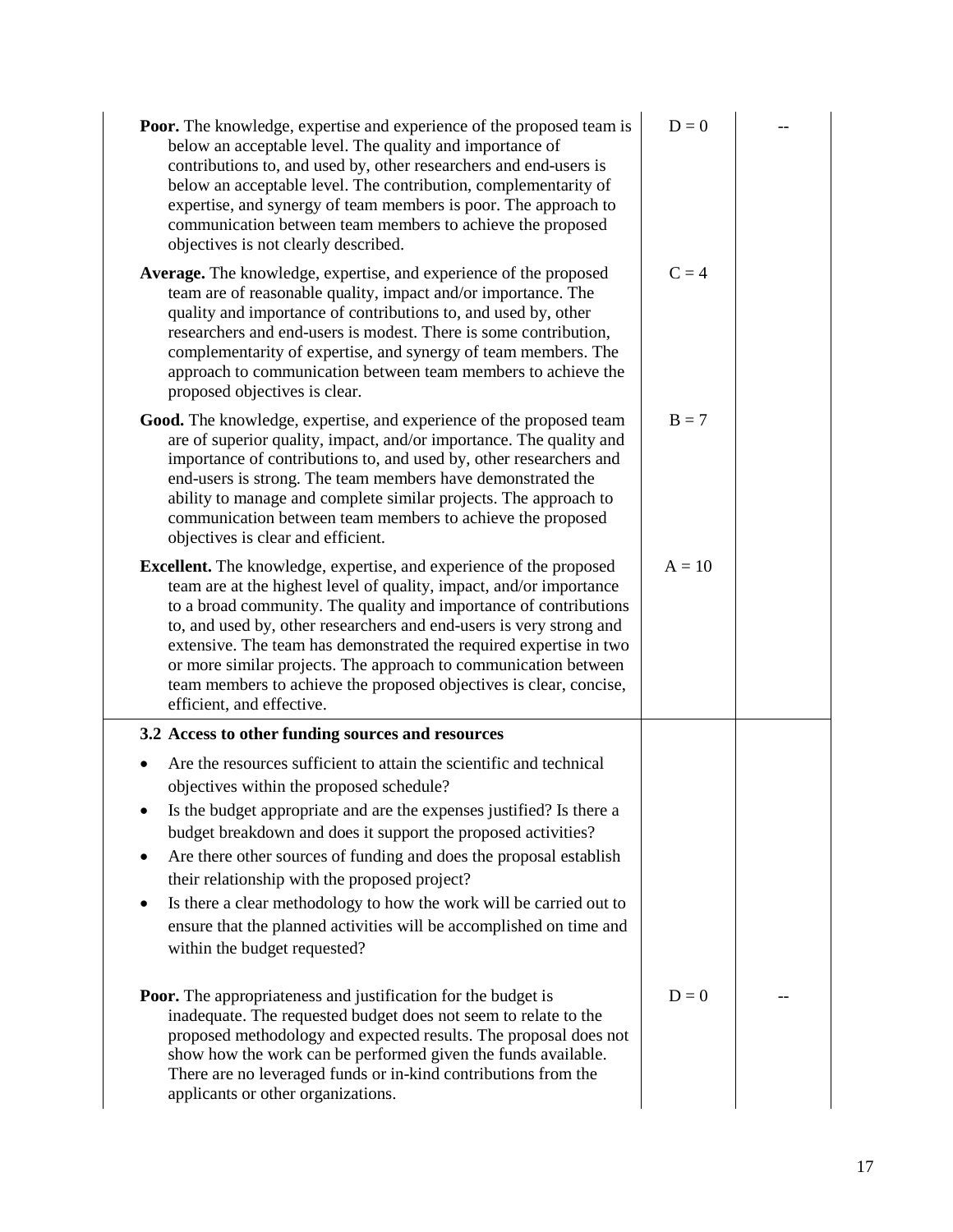| <b>Average.</b> The appropriateness and justification for the budget is<br>adequate but some questions remain. The requested budget relates<br>to the proposed methodology and expected results. The proposal<br>shows a rough breakdown of the expenses, including funds from<br>partners if applicable. Funding from partners is required to deliver<br>high-quality data but is not secured.                                                                     | $C = 4$    |           |
|---------------------------------------------------------------------------------------------------------------------------------------------------------------------------------------------------------------------------------------------------------------------------------------------------------------------------------------------------------------------------------------------------------------------------------------------------------------------|------------|-----------|
| <b>Good.</b> The appropriateness and justification for the budget is solid. The<br>requested budget is linked to the proposed methodology and<br>expected results. The proposal shows a clear breakdown of the<br>expenses, including funds from partners if applicable. The proposal<br>does not require partners, or if it does, funding from the partners is<br>promised in the form of support letters.                                                         | $B = 7$    |           |
| <b>Excellent.</b> The appropriateness and justification for the budget is very<br>strong. The requested budget and categories are clearly linked to<br>the proposed methodology and expected results. The proposal<br>shows a clear breakdown of the expenses, including funds from<br>partners. Leveraged funds from other organization(s) are<br>significant, funding from the partners is guaranteed, and both are<br>captured through signed agreement letters. | $A = 10$   |           |
| <b>Criterion Score</b>                                                                                                                                                                                                                                                                                                                                                                                                                                              | $Max = 20$ | $Min = 8$ |

| 4. | <b>Results</b>                                                                                                                                                                                                                                                                                                                                              |         |  |
|----|-------------------------------------------------------------------------------------------------------------------------------------------------------------------------------------------------------------------------------------------------------------------------------------------------------------------------------------------------------------|---------|--|
|    | 4.1 Collection and generation of high-value data                                                                                                                                                                                                                                                                                                            |         |  |
|    | Will the data be of high quality (i.e. high accuracy, high resolution,<br>٠<br>high cadence)?<br>Will the data be well-documented (i.e. complete instrument<br>$\bullet$<br>descriptions, full set of complete metadata)?<br>Will the data be recorded using open formats (i.e. non-proprietary<br>$\bullet$                                                |         |  |
|    | formats such as ASCII, HDF, CDF, FITS)?                                                                                                                                                                                                                                                                                                                     |         |  |
|    | <b>Poor.</b> The quality of the data will be lower than that of data collected<br>or generated by instruments or systems of this type deployed in<br>Canada. There is no indication that descriptions and metadata will<br>be available. Most of the collected data will not be available in<br>open formats.                                               | $D=0$   |  |
|    | <b>Average.</b> The quality of the data will be comparable to that of data<br>collected or generated by instruments or systems of this type<br>deployed in Canada. The descriptions and metadata will contain<br>most of the information necessary for the data to be understood by<br>users. Most of the collected data will be available in open formats. | $C = 8$ |  |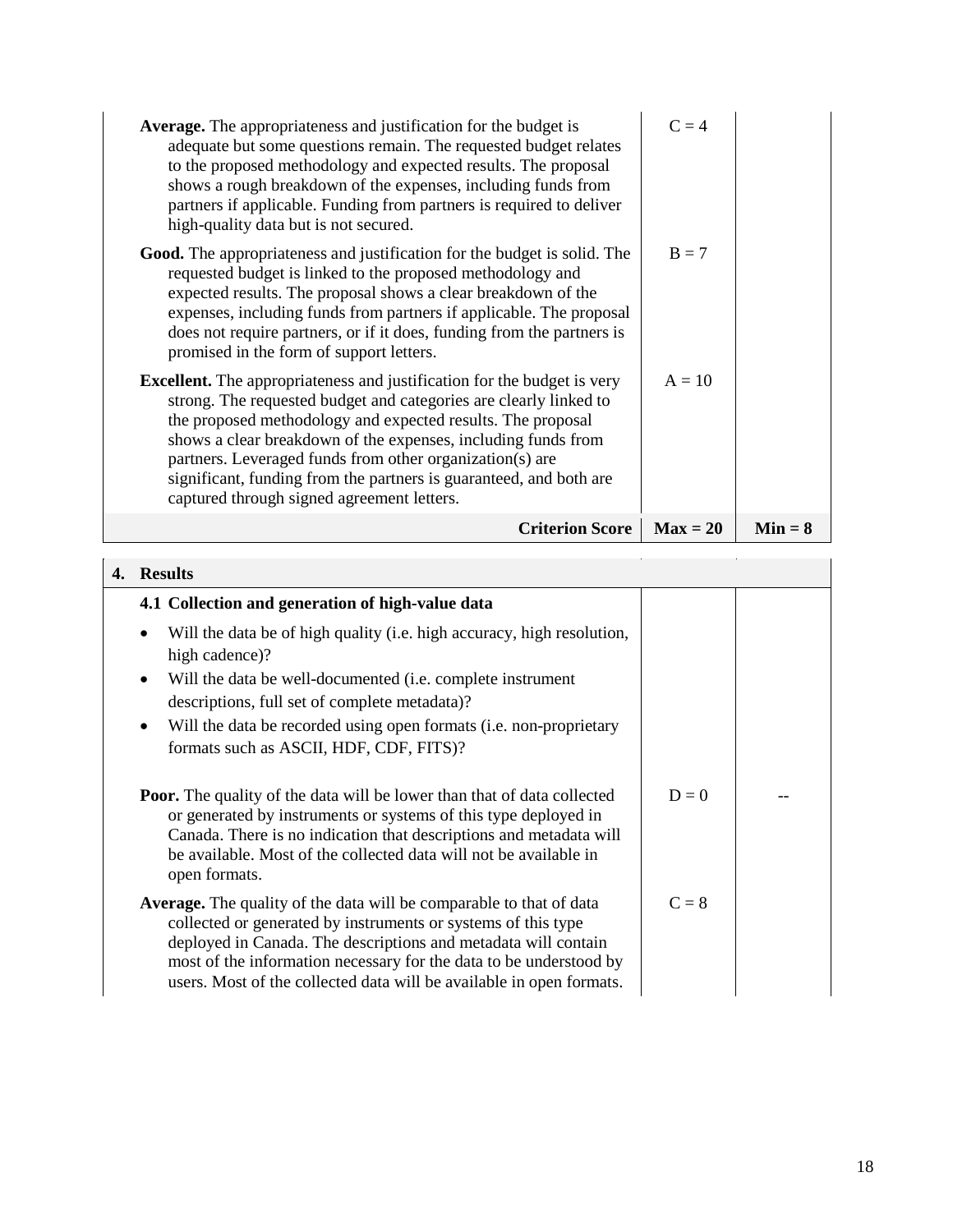| Good. The quality of the data will be higher than or equal to that of<br>data collected and generated by the best instruments and systems of<br>this type deployed in Canada. The descriptions and metadata will<br>contain the essential information necessary for the data to be<br>independently understood by users. The collected data will be<br>available in well-known open formats.                                                                                                                                                                                              | $B = 14$ |  |
|-------------------------------------------------------------------------------------------------------------------------------------------------------------------------------------------------------------------------------------------------------------------------------------------------------------------------------------------------------------------------------------------------------------------------------------------------------------------------------------------------------------------------------------------------------------------------------------------|----------|--|
| <b>Excellent.</b> The quality of the data will be higher than or equal to that of<br>data collected and generated by the best instruments and systems of<br>this type deployed worldwide. The descriptions and metadata will<br>contain all the information necessary for the data to be<br>independently understood by users. The data will be available in<br>community-standard open formats.                                                                                                                                                                                          | $A = 20$ |  |
| 4.2 Preservation and accessibility of the data                                                                                                                                                                                                                                                                                                                                                                                                                                                                                                                                            |          |  |
| Will the data be openly and rapidly accessible to all users?<br>Will the data be easy to use (i.e. intuitive repository structure and<br>file names, metadata that provides all the information necessary for<br>the data to be independently understood by users, web-based data<br>landing page)?<br>Is there a plan for long-term preservation of the data and a stable<br>access location on the internet?                                                                                                                                                                            |          |  |
| <b>Poor.</b> All of the data will be accessible to humans via the internet but<br>logins, authentication, or communication with the project team will<br>be required to access the data. Some of the data will not be<br>available until more than three months after collection. The data<br>will not be useable without information beyond what will be<br>available through the data landing page. There is no evidence of<br>planning for long-term preservation of the data.                                                                                                         | $D=0$    |  |
| Average. All of the data will be accessible to humans via the internet;<br>some of the data will be accessible to automated systems via the<br>internet. No logins, authentication, or communication with the<br>project team will be required to access the data. Little of the data<br>will be available on the shortest feasible timescale. The data will be<br>useable by geospace scientists and space weather forecasters but<br>may require information beyond what will be available through the<br>data landing page. There are plans for long-term preservation of the<br>data. | $C = 8$  |  |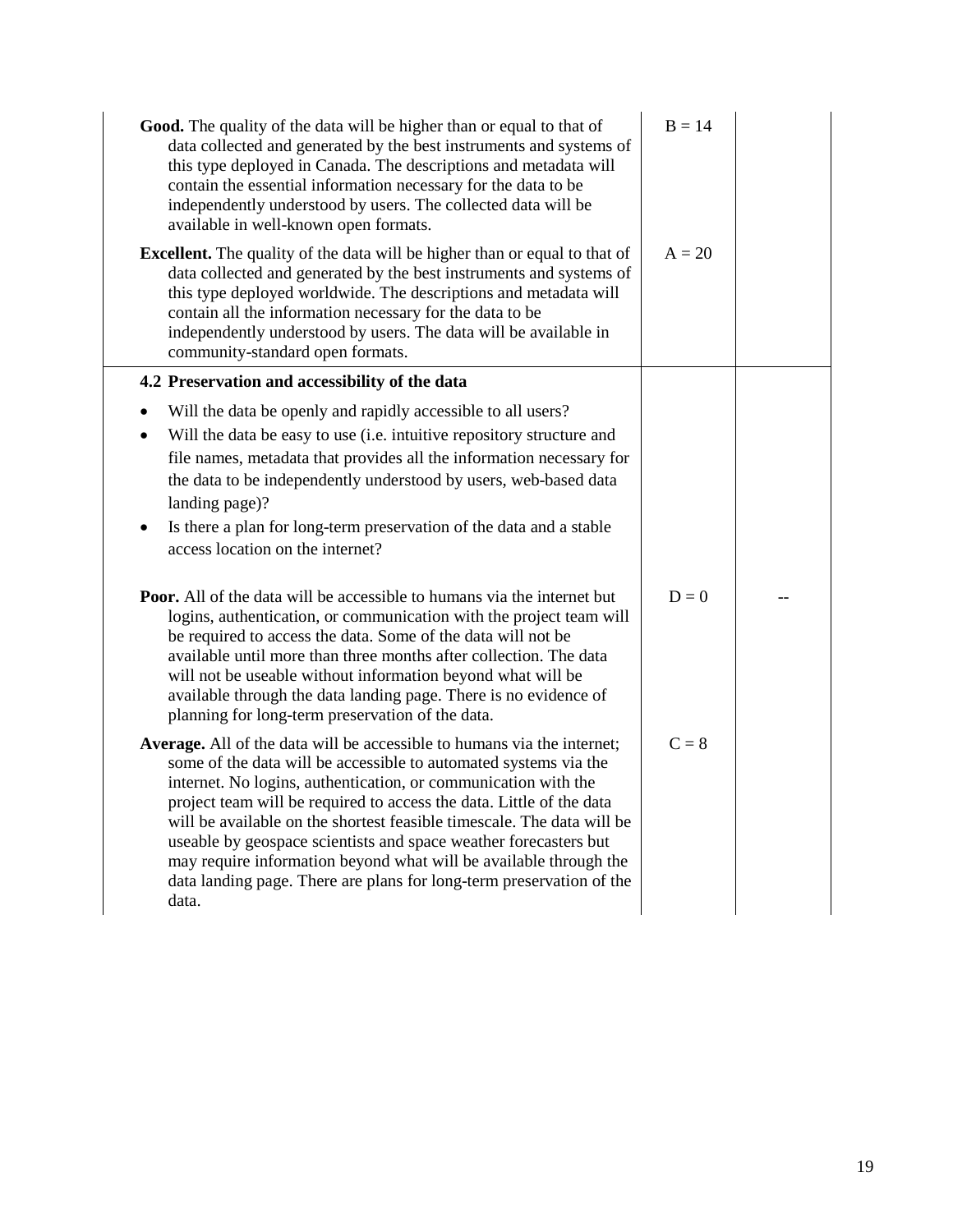| <b>Good.</b> All of the data will be accessible to humans via the internet;<br>most of the data will be accessible to automated systems via the<br>internet. No logins, authentication, or communication with the<br>project team will be required to access the data. Most of the data<br>will be available on the shortest feasible timescale. The data will be<br>useable by geospace scientists and space weather forecasters<br>without requiring information beyond what will be available<br>through the data landing page. There are plans for long-term<br>preservation of the data and access at a stable location on the<br>internet.<br><b>Excellent.</b> All of the data will be accessible via the internet to both<br>humans and automated systems. No logins, authentication, or<br>communication with the project team will be required to access the<br>data. The data will be made available on the shortest feasible<br>timescale. The data will be useable by undergraduate physics<br>students without requiring information beyond what will be<br>available through the data landing page. There are concrete plans<br>for long-term preservation of the data and access at a stable<br>location on the internet. | $B = 14$<br>$A = 20$ |            |
|-------------------------------------------------------------------------------------------------------------------------------------------------------------------------------------------------------------------------------------------------------------------------------------------------------------------------------------------------------------------------------------------------------------------------------------------------------------------------------------------------------------------------------------------------------------------------------------------------------------------------------------------------------------------------------------------------------------------------------------------------------------------------------------------------------------------------------------------------------------------------------------------------------------------------------------------------------------------------------------------------------------------------------------------------------------------------------------------------------------------------------------------------------------------------------------------------------------------------------------------|----------------------|------------|
| <b>Criterion Score</b>                                                                                                                                                                                                                                                                                                                                                                                                                                                                                                                                                                                                                                                                                                                                                                                                                                                                                                                                                                                                                                                                                                                                                                                                                    | $Max = 40$           | $Min = 16$ |

| 5. | <b>Risk and Mitigation</b>                                                                                                                                                                                                                 |         |  |  |  |  |  |  |  |
|----|--------------------------------------------------------------------------------------------------------------------------------------------------------------------------------------------------------------------------------------------|---------|--|--|--|--|--|--|--|
|    | 5.1 Difficulties associated with operating remote observatories                                                                                                                                                                            |         |  |  |  |  |  |  |  |
|    | Are the key risks identified along with the associated mitigation<br>strategies (e.g. financial, managerial, and technical)?<br>Does the perceived risk level indicate the project is likely to<br>complete?                               |         |  |  |  |  |  |  |  |
|    | <b>Poor.</b> The proposal does not identify key any risks nor their mitigation<br>strategies, or some risks are identified but their mitigation<br>strategies are missing.                                                                 | $D=0$   |  |  |  |  |  |  |  |
|    | <b>Average.</b> Some key risks and/or their mitigation strategies are missing.<br>The risk evaluation occurrence probability is deemed unrealistic or<br>incomplete.                                                                       | $C = 2$ |  |  |  |  |  |  |  |
|    | Good. Key financial, managerial, and technical risks and their<br>mitigation strategies are identified but some details are missing.<br>The risk evaluation occurrence probability is deemed realistic but<br>may be missing some details. | $B = 3$ |  |  |  |  |  |  |  |
|    | <b>Excellent.</b> All financial, managerial, and technical risks are identified<br>and their mitigation strategies are relevant and clearly described.<br>The risk evaluation occurrence probability is deemed realistic.                  | $A = 5$ |  |  |  |  |  |  |  |
|    | 5.2 Difficulties associated with open access and reliable<br>preservation of data                                                                                                                                                          |         |  |  |  |  |  |  |  |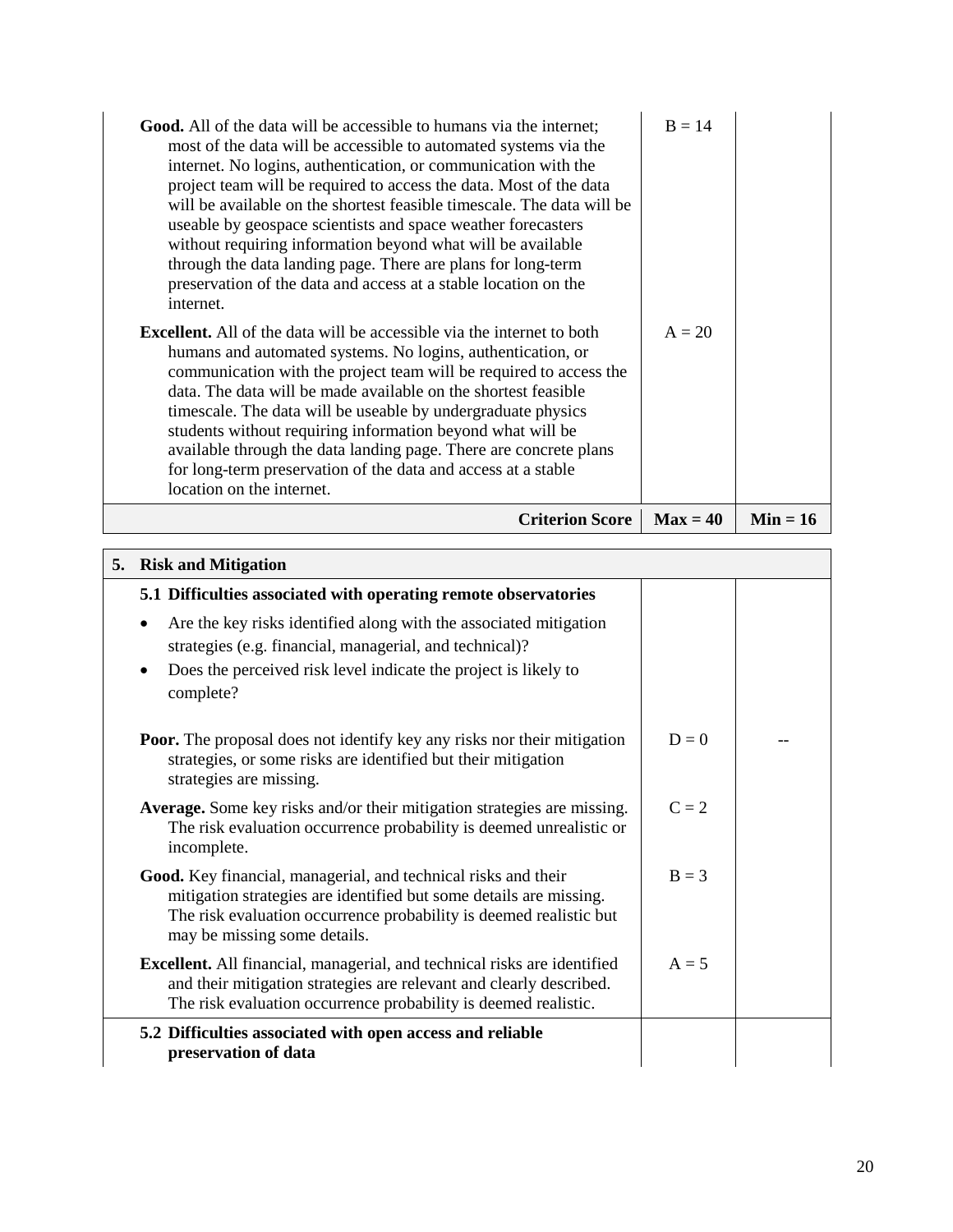| $C = 2$<br><b>Average.</b> Some key risks and/or their mitigation strategies are missing.<br>The risk evaluation occurrence probability is deemed unrealistic or<br>$B = 3$<br>$A = 5$<br><b>Criterion Score</b><br>$Max = 10$ | $Min = 4$                                                                      |
|--------------------------------------------------------------------------------------------------------------------------------------------------------------------------------------------------------------------------------|--------------------------------------------------------------------------------|
|                                                                                                                                                                                                                                |                                                                                |
|                                                                                                                                                                                                                                |                                                                                |
|                                                                                                                                                                                                                                |                                                                                |
|                                                                                                                                                                                                                                |                                                                                |
|                                                                                                                                                                                                                                |                                                                                |
| $D=0$                                                                                                                                                                                                                          |                                                                                |
|                                                                                                                                                                                                                                |                                                                                |
|                                                                                                                                                                                                                                | <b>Poor.</b> The proposal does not identify key any risks nor their mitigation |

 $10 \text{tan} \, \text{Score}$  | Max =  $130$  |

**Min = 52**

#### <span id="page-23-0"></span>**12.4 Appendix D – Background Information**

The CSA supports the collection of data on geospace through arrays of ground-based instruments. These observations began with the Canadian Auroral Network for the OPEN Program Unified Study (CANOPUS), continued as the Canadian Geospace Monitoring (CGSM) program [\(http://www.asc](http://www.asc-csa.gc.ca/eng/sciences/cgsm.asp)[csa.gc.ca/eng/sciences/cgsm.asp\)](http://www.asc-csa.gc.ca/eng/sciences/cgsm.asp), and, with this AO, begin a new phase as Geospace Observatory (GO) Canada. This appendix provides background information on the program for the period leading up to the current AO.

Between 2008 and the present, the CGSM program was comprised of the following projects that observe geospace:

| <b>CANMOS</b>  | http://geomag.nrcan.gc.ca (in-kind contribution)                                 |
|----------------|----------------------------------------------------------------------------------|
| <b>CARISMA</b> | http://www.carisma.ca/                                                           |
| <b>CHAIN</b>   | http://chain.physics.unb.ca/                                                     |
| <b>NORSTAR</b> | http://aurora.phys.ucalgary.ca/norstar/                                          |
|                | <b>SRMP</b> (F10.7) http://www.spaceweather.ca/sx-eng.php (in-kind contribution) |
| SuperDARN      | http://ion.usask.ca/info.php                                                     |

Between 2008 and 2012, the CSA also supported projects that developed numerical and space weather forecast models as part of the CGSM program:

| <b>FDAM</b> | http://www.fdam.ca/                                        |
|-------------|------------------------------------------------------------|
| <b>SDSW</b> | http://www.math.uwaterloo.ca/groups/SSC/projects/CSA.shtml |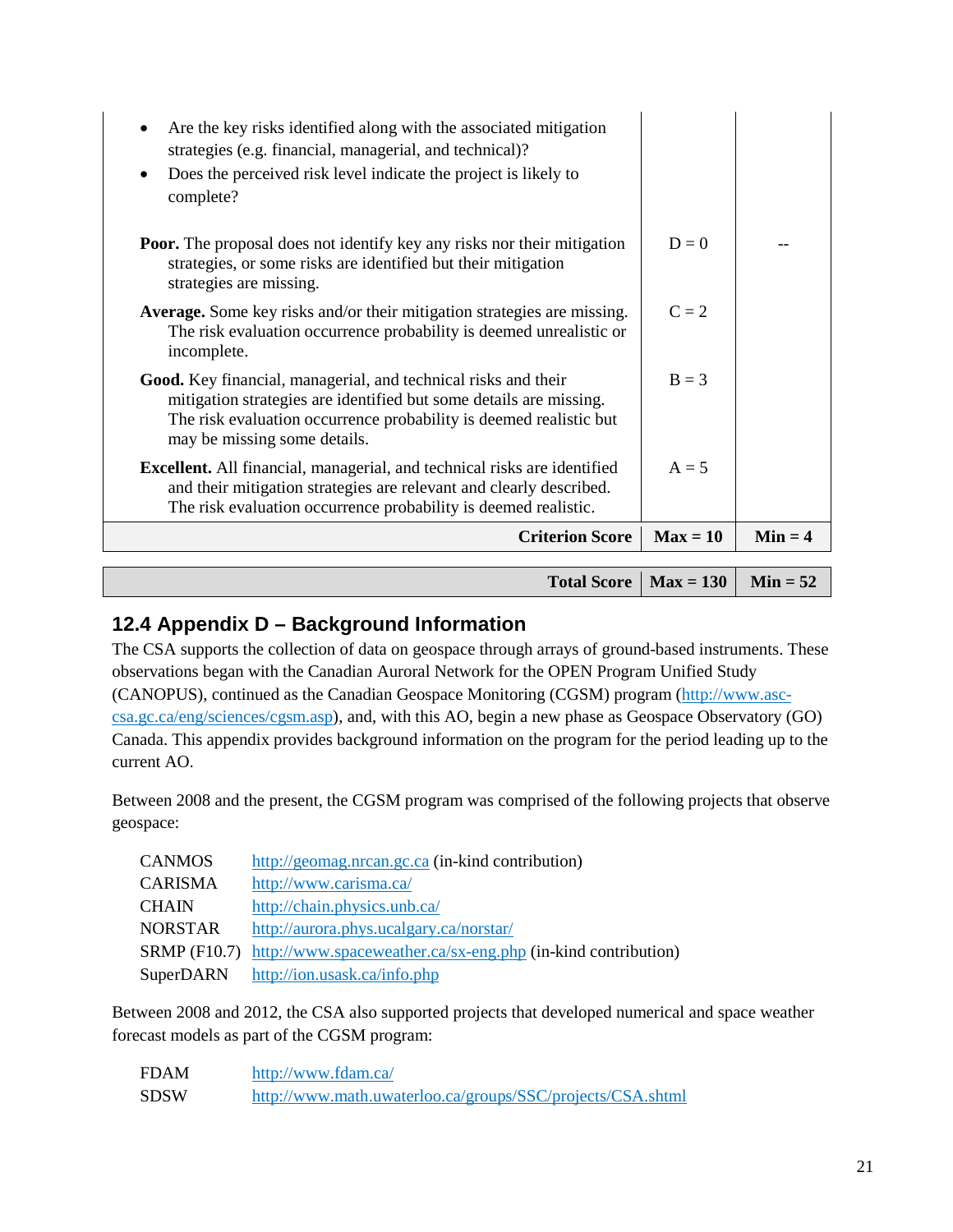#### SWULF <http://www.spaceweatherforecast.ca/>

The above list reflects the state of CSA support for geospace observation and modelling as of 2012, is provided for information only, and does not imply these projects will be funded under this AO.

| <b>Site</b>                   | Code        | Lat $(°)$ | Long $(°)$ | QV                  | <b>MSP</b>        | FGM                 | <b>NQ</b>            | <b>GISTM</b> | RIO               | CADI                 | Radar     | <b>SRFM</b> | Е                            |
|-------------------------------|-------------|-----------|------------|---------------------|-------------------|---------------------|----------------------|--------------|-------------------|----------------------|-----------|-------------|------------------------------|
| Alert                         | <b>ALE</b>  | 82.5      | 62.3       |                     |                   | $\bullet$           |                      |              | $\bullet$         |                      |           |             |                              |
| Ann Arbor                     | <b>ANNA</b> | 42.4      | $-83.9$    |                     |                   | $\bullet$           |                      |              |                   |                      |           |             |                              |
| Arviat*                       | <b>ESKI</b> | 61.1      | $-94.1$    |                     |                   |                     | $\varphi^{\ddagger}$ |              |                   | $\varphi^{\ddagger}$ |           |             | $\circ^{\dagger}$            |
| Athabasca                     | <b>ATHA</b> | 54.7      | $-113.3$   | $\bullet$           | $\bullet^\dagger$ |                     |                      |              |                   |                      |           |             |                              |
| <b>Back</b>                   | <b>BACK</b> | 57.7      | $-94.2$    |                     |                   | $\bullet$           |                      |              |                   |                      |           |             |                              |
| <b>Baker Lake</b>             | <b>BLC</b>  | 64.3      | 96.0       |                     |                   | $\bullet$           |                      |              | $\bullet$         |                      |           |             |                              |
| <b>Brandon</b>                | <b>BRD</b>  | 49.9      | 99.9       |                     |                   | $\bullet$           |                      |              | $\bullet$         |                      |           |             |                              |
| Cambridge Bay                 | <b>CBB</b>  | 69.1      | $-105.0$   |                     |                   | $\bullet$           |                      | $\bullet$    | $\bullet$         | $\bullet$            |           |             |                              |
| Churchill*                    | <b>FCHU</b> | 58.8      | $-94.1$    |                     |                   | $\bullet^\dagger$   | $\bullet$            |              | $\bullet^\dagger$ |                      |           |             | $\bullet^{\dagger}$          |
| Clyde River                   | <b>CLY</b>  | 70.5      | $-68.5$    |                     |                   |                     |                      |              |                   |                      | $\bullet$ |             |                              |
| Contwoyto Lake*               | <b>CONT</b> | 65.8      | $-111.3$   |                     |                   |                     | $\varphi^{\ddagger}$ |              |                   | $\varphi^+$          |           |             | $\circ^\dagger$              |
| Dawson*                       | <b>DAWS</b> | 64.0      | $-139.1$   |                     |                   | $\bullet^\dagger$   | $\bullet$            |              | $\bullet^\dagger$ |                      |           |             | $\bullet^{\dagger}$          |
| Eureka                        | <b>EUA</b>  | 80.0      | $-85.9$    |                     |                   | $\bullet$           |                      | $\bullet$    | $\bullet$         | $\bullet$            |           |             |                              |
| Fort Chipewyan                | <b>FCHP</b> | 58.8      | $-111.1$   |                     |                   | $\bullet$           |                      |              |                   |                      |           |             |                              |
| Fort McMurray*                | <b>MCMU</b> | 56.7      | $-111.2$   |                     |                   | $\bullet^\dagger$   |                      |              | $\bullet^\dagger$ |                      |           |             | $\bullet^\dagger$            |
| Fort Simpson*                 | <b>FSIM</b> | 61.8      | $-121.2$   | $\bullet$           |                   | $\bullet$           |                      |              | $\bullet^\dagger$ |                      |           |             | $\bullet^\dagger$            |
| Fort Smith*                   | <b>FSMI</b> | 60.0      | $-111.9$   | $\bullet$           | $\bullet^\dagger$ | $\bullet$           | $\bullet$            |              | $\bullet^\dagger$ |                      |           |             | $\overline{\bullet^\dagger}$ |
| Gillam*                       | <b>GILL</b> | 56.4      | $-94.6$    | $\bullet^{\dagger}$ | $\bullet^\dagger$ |                     |                      |              | $\bullet^\dagger$ |                      |           |             | $\bullet^{\dagger}$          |
| <b>Gull Lake</b>              | <b>GULL</b> | 50.1      | $-108.3$   |                     |                   | $\bullet$           |                      |              |                   |                      |           |             |                              |
| Hall Beach                    |             | 68.8      | $-81.3$    |                     |                   |                     |                      | $\bullet$    | $\bullet$         | $\bullet$            |           |             |                              |
| Inuvik                        | <b>INUV</b> | 68.4      | $-133.8$   |                     |                   |                     |                      |              | $\bullet$         |                      | $\bullet$ |             |                              |
| Iqaluit                       | IQA         | 63.7      | $-68.5$    |                     |                   | $\bullet$           |                      | $\bullet$    | $\bullet$         | $\bullet$            |           |             |                              |
| Island Lake*                  | <b>ISLL</b> | 53.9      | $-94.7$    |                     |                   | $\bullet^{\dagger}$ |                      |              | $\bullet^\dagger$ |                      |           |             | $\bullet^\dagger$            |
| <b>Little Grand</b><br>Rapids | <b>LGRR</b> | 52.0      | $-95.5$    |                     |                   | $\bullet$           |                      |              |                   |                      |           |             |                              |
| Meanook                       | <b>MEA</b>  | 54.6      | 113.3      |                     |                   | $\bullet$           |                      |              | $\bullet$         |                      |           |             |                              |
| Ministik Lake                 | <b>MSTK</b> | 53.4      | $-113.0$   |                     |                   | $\bullet$           | $\bullet$            | $\bullet$    |                   |                      |           |             |                              |
| Norman Wells                  | <b>NORM</b> | 65.3      | $-126.7$   |                     |                   | $\bullet$           |                      |              |                   |                      |           |             |                              |
| Osakis                        | <b>OSAK</b> | 45.9      | $-95.1$    |                     |                   |                     |                      |              |                   |                      |           |             |                              |
| Ottawa                        | <b>OTT</b>  | 45.4      | 75.5       |                     |                   | $\bullet$           |                      |              | $\bullet$         |                      |           |             |                              |
| Oxford House                  | OXFO        | 54.9      | $-95.3$    |                     |                   | $\bullet$           |                      |              |                   |                      |           |             |                              |
| Penticton                     | <b>PENT</b> | 49.3      | $-119.6$   |                     |                   |                     |                      |              | $\bullet$         |                      |           | $\bullet$   |                              |
| Pinawa*                       | PINA        | 50.2      | $-96.0$    |                     | $\bullet^\dagger$ | $\bullet$           |                      |              | $\bullet^\dagger$ |                      |           |             | $\bullet^\dagger$            |

Table 1: Instrument and infrastructure deployments (instrument acronyms are given in Table 2)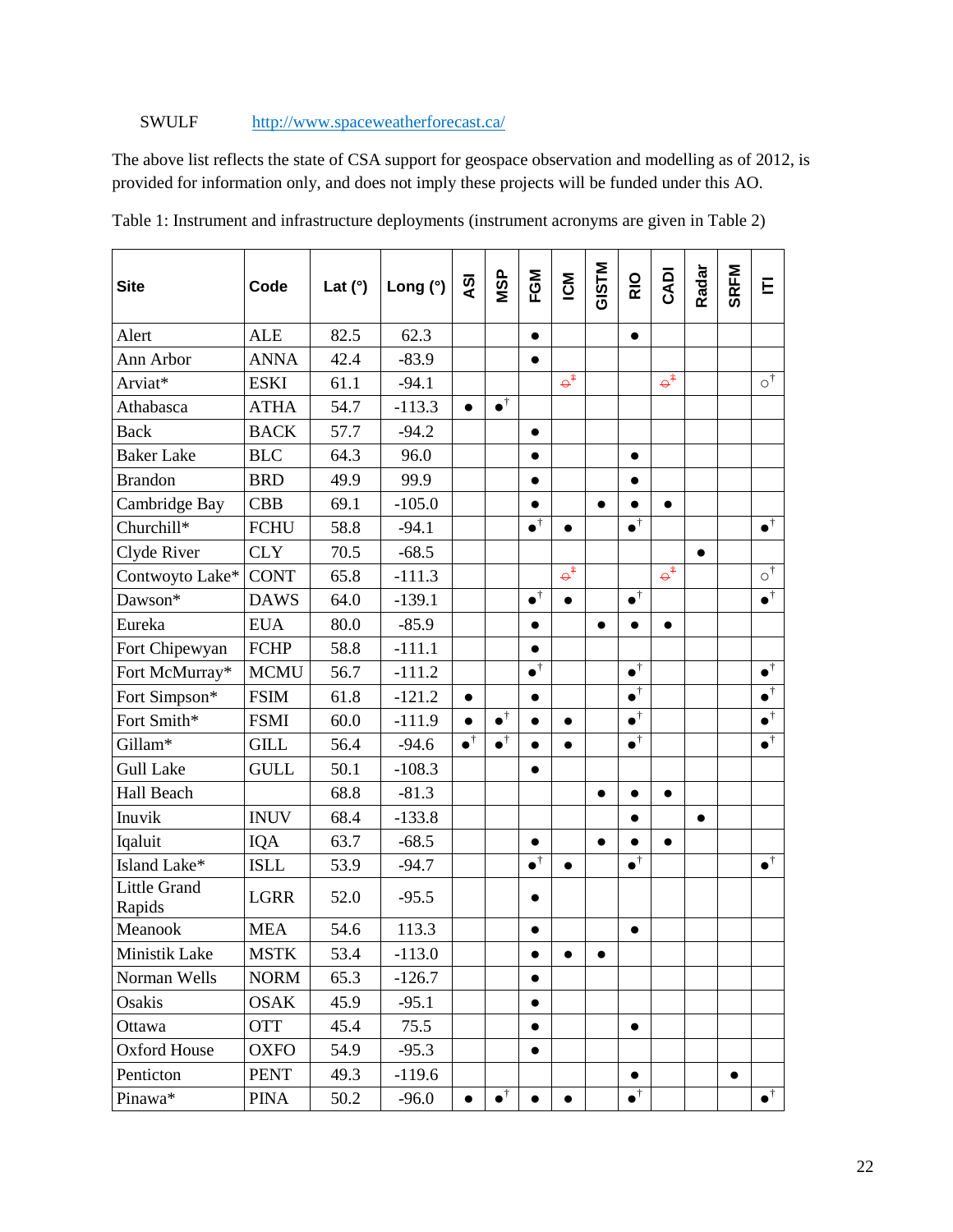| <b>Site</b>              | Code         | Lat $(°)$ | Long $(°)$ | <b>ISY</b> | <b>NSP</b>           | FGM               | ICM                  | <b>GISTM</b> | RIO                 | CADI      | Radar     | <b>SRFM</b> | Е                        |
|--------------------------|--------------|-----------|------------|------------|----------------------|-------------------|----------------------|--------------|---------------------|-----------|-----------|-------------|--------------------------|
| Polson                   | <b>POLS</b>  | 47.7      | $-114.2$   |            |                      | $\bullet$         |                      |              |                     |           |           |             |                          |
| Pond Inlet               |              | 72.7      | $-78.0$    |            |                      |                   |                      | $\bullet$    | $\bullet$           | $\bullet$ |           |             |                          |
| Prince George            | <b>PGR</b>   | 54.0      | $-122.6$   |            |                      |                   |                      |              |                     |           | $\bullet$ |             |                          |
| Qikiqtarjuaq             |              | 67.5      | $-64.0$    |            |                      |                   |                      | $\bullet$    |                     |           |           |             |                          |
| Rabbit Lake*             | <b>RABB</b>  | 58.2      | $-103.7$   | $\bullet$  |                      | $\bullet^\dagger$ |                      |              | $\bullet^\dagger$   |           |           |             | $\bullet^{\dagger}$      |
| Rankin Inlet*            | <b>RANK</b>  | 62.8      | $-92.1$    | $\bullet$  |                      | $\bullet$         |                      |              | $\bullet^{\dagger}$ |           | $\bullet$ |             | $\bullet^{\dagger}$      |
| Resolute                 | <b>RESU</b>  | 74.8      | $-95.0$    | $\bullet$  |                      | $\bullet$         |                      | $\bullet$    | $\bullet$           | $\bullet$ |           |             |                          |
| Sanikiluaq               | <b>SNKQ</b>  | 56.5      | $-79.2$    |            |                      |                   |                      | $\bullet$    | $\bullet$           |           |           |             |                          |
| Sachs Harbour*           | <b>SACHS</b> | 72.0      | $-125.2$   |            | $\varphi^{\ddagger}$ |                   | $\varphi^{\ddagger}$ |              |                     |           |           |             | $\overline{O}^{\dagger}$ |
| Saskatoon                | <b>SASK</b>  | 52.2      | $-106.9$   | $\bullet$  |                      |                   |                      |              | $\bullet$           |           | $\bullet$ |             |                          |
| St-John's                | <b>STJ</b>   | 47.6      | 52.7       |            |                      | $\bullet$         |                      |              | $\bullet$           |           |           |             |                          |
| Taloyoak*                | <b>TALO</b>  | 69.5      | $-93.6$    | $\bullet$  |                      | $\bullet^\dagger$ |                      | $\bullet$    | $\bullet^{\dagger}$ |           |           |             | $\bullet^{\dagger}$      |
| <b>Thief River Falls</b> | <b>THRF</b>  | 48.0      | $-96.4$    |            |                      | $\bullet$         | $\bullet$            |              |                     |           |           |             |                          |
| Victoria                 | <b>VIC</b>   | 48.5      | $-123.4$   |            |                      | $\bullet$         |                      |              |                     |           |           |             |                          |
| Vulcan                   | <b>VULC</b>  | 50.4      | $-113.0$   |            |                      | $\bullet$         |                      |              |                     |           |           |             |                          |
| Well Gray                | <b>WGRY</b>  | 51.9      | $-120.0$   |            |                      | $\bullet$         |                      |              |                     |           |           |             |                          |
| Weyburn                  | <b>WEYB</b>  | 49.7      | $-103.8$   |            |                      | $\bullet$         |                      |              |                     |           |           |             |                          |
| Yellowknife              | <b>YKN</b>   | 62.5      | 114.5      | $\bullet$  |                      |                   |                      |              | $\bullet$           |           |           |             |                          |

○ – Proposed

\* – GO core site

† – Government Furnished Equipment (GFE)

The CSA has a contract in place to maintain a number of these sites, known as "core sites". Core sites are those sites where an Information Technology Infrastructure (ITI) system is installed; this system may be used free of charge by winning proposals. Also refer to Section [12.5](#page-26-0) for a list of the instruments owned by the Government of Canada, as their operation may be included in the responses to this AO by anyone as per Section [8.1.](#page-10-1)

All data are currently accessible via the internet although the available bandwidth currently prohibits data retrieval in real-time from several of the high-bandwidth instruments. The data products are publicly available at the following locations:

Table 2: Instruments and data access

| <b>Instruments</b>                      | Acronym    | <b>Data Access</b>                                | <b>Principal Investigator</b>         |
|-----------------------------------------|------------|---------------------------------------------------|---------------------------------------|
| All-Sky Imagers                         | <b>ASI</b> | http://aurora.phys.ucalgary.ca/da<br>ta.cgsm-msi/ | Eric Donovan<br>University of Calgary |
| Meridian Scanning<br><b>Photometers</b> | <b>MSP</b> | ftp://aurora.phys.ucalgary.ca/dat<br>a/MSP/       | Brian Jackel<br>University of Calgary |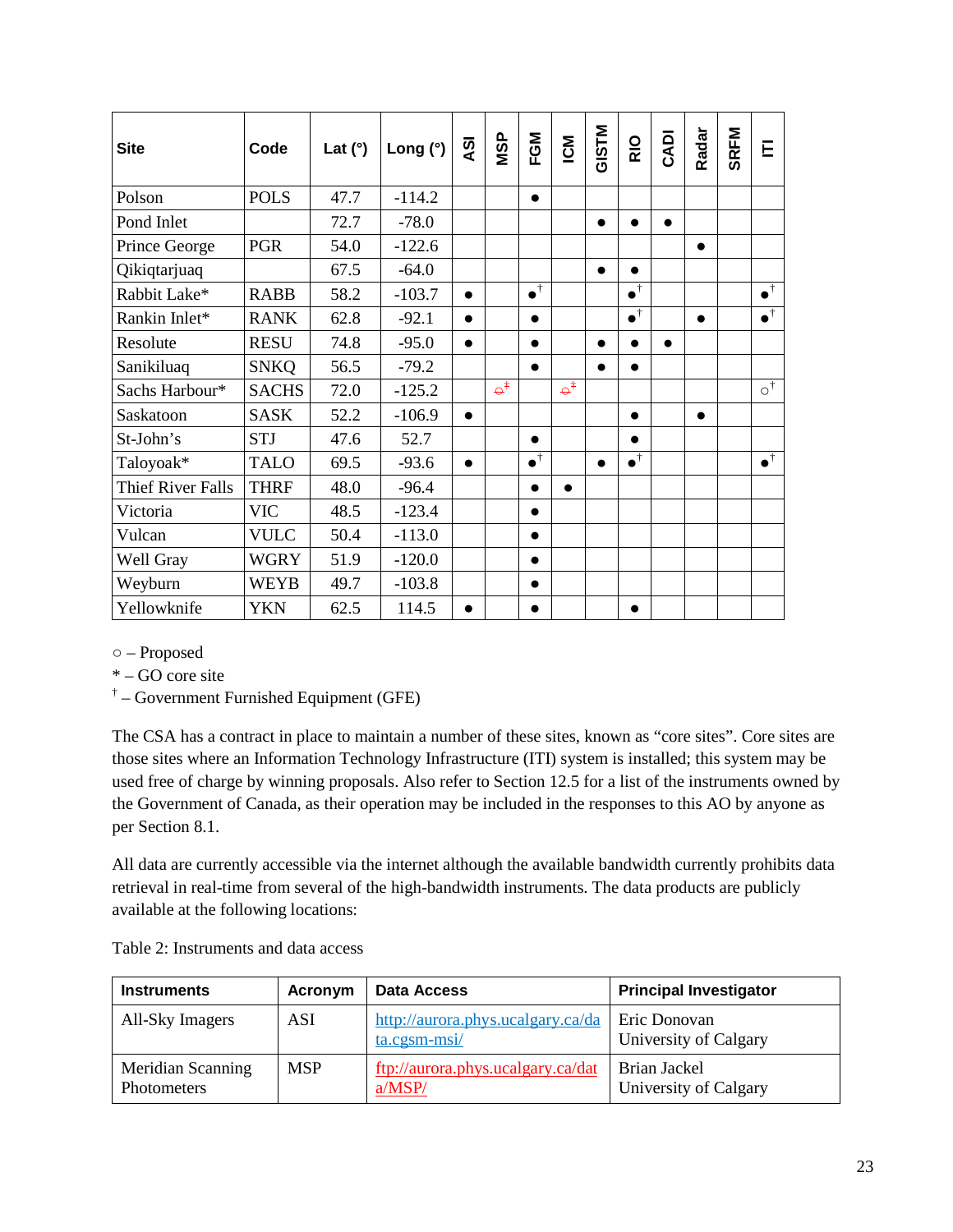| <b>Instruments</b>                                                        | Acronym      | <b>Data Access</b>                                                                       | <b>Principal Investigator</b>                                  |
|---------------------------------------------------------------------------|--------------|------------------------------------------------------------------------------------------|----------------------------------------------------------------|
| <b>Flux Gate</b><br>Magnetometers                                         | <b>FGM</b>   | http://www.carisma.ca/ and<br>http://cssdp.ca                                            | Ian Mann<br>University of Alberta                              |
|                                                                           |              | http://geomag.nrcan.gc.ca/data-<br>donnee/sd-eng.php                                     | Benoît St-Louis/Lorne McKee<br><b>Natural Resources Canada</b> |
| <b>Induction Coil</b><br>Magnetometers                                    | <b>ICM</b>   | http://www.carisma.ca/ and<br>http://cssdp.ca                                            | Ian Mann<br>University of Alberta                              |
| Riometers                                                                 | <b>RIO</b>   | ftp://aurora.phys.ucalgary.ca/dat<br>a/riometer/                                         | Eric Donovan<br>University of Calgary                          |
|                                                                           |              | http://www2.nrcan.gc.ca/dpspub<br>/index.cfm?fuseaction=phonedir<br>.empldet&userid=3221 | Donald Danskin<br><b>Natural Resources Canada</b>              |
| GPS Ionospheric<br>Scintillation and<br>Total electron<br>content Monitor | <b>GISTM</b> | http://chain.physics.unb.ca and<br>http://cssdp.ca                                       | P. T. Jayachandran<br>University of New Brunswick              |
| Canadian Advanced<br>Digital Ionosonde                                    | <b>CADI</b>  | http://chain.physics.unb.ca and<br>http://cssdp.ca                                       | P. T. Jayachandran<br>University of New Brunswick              |
| <b>Super Dual Auroral</b><br><b>Radar Network</b>                         | Radar        | http://cssdp.ca                                                                          | George Sofko<br>University of Saskatchewan                     |
| Solar Radio<br>Flux Monitor (F10.7)                                       | <b>SRFM</b>  | http://www.spaceweather.gc.ca/<br>sx-eng.php                                             | Ken Tapping<br><b>National Research Council</b>                |

Note that several projects currently use a third-party data management system [\(http://cssdp.ca\)](http://cssdp.ca/) to make their data available. This will also be allowed under the current AO, and may be charged under "publication and communication services" (see Section [8.3](#page-10-3) for details).

### <span id="page-26-0"></span>**12.5 Appendix E – Government Furnished Equipement**

Some instruments, communications infrastructure, and shelters owned by the government are available for loan as Government Furnished Equipment (GFE). The available GFE are identified in Table 1 of Sectio[n 12.4.](#page-23-0) This equipment can be included to be operated as part of a proposal by any applicant. Including GFE or not in a project will not confer any advantage for the selection, as the evaluation criteria do not differentiate on the ownership of the instruments.

#### **12.5.1 Instruments**

This section describes the instruments owned by the government and available for loan to the successful applicants that require their use for their projects. The applicants choosing to include GFE in their proposals must be prepared to accept the terms of the loan agreement from CSA, whose template is provided with the documents of this AO.

#### **Magnetometers**

The existing CANOPUS fluxgate magnetometers are NAROD Geophysics Ltd (Vancouver) model S100 (ring core type) and measure 3 component magnetic fields at 8Hz. These instruments have been operating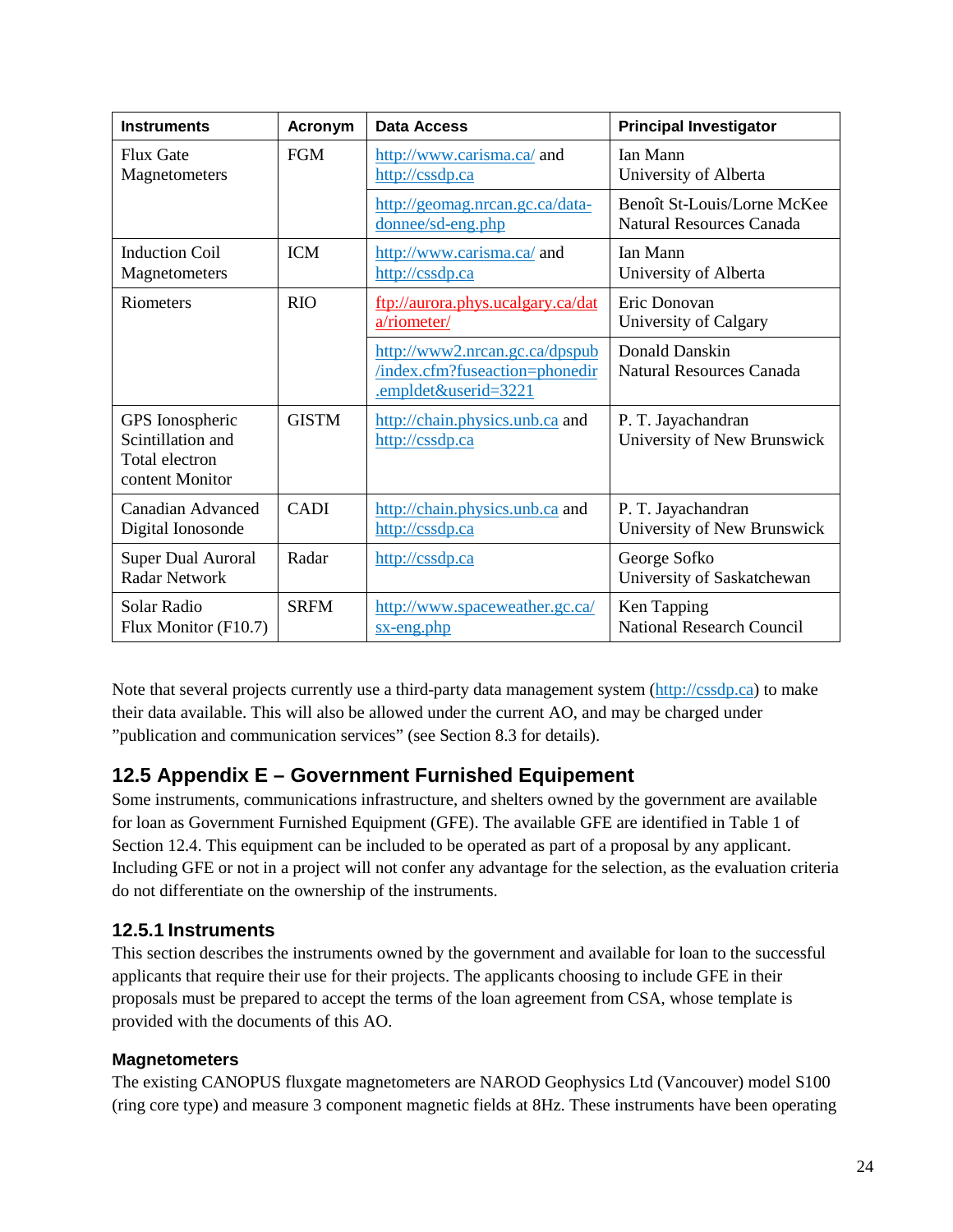in the CANOPUS array since 1989, have an extensive, and proven field history of continuous operation with low noise, low baseline drift, and reliability.

Of the fluxgate magnetometers at the present core sites, the following five **will not be eligible** for operation and maintenance by applicants as their operation is supported by another means:

- Fort Smith;
- Fort Simpson;
- Rankin Inlet;
- Pinawa: and
- Gillam.

However, their data will be made publicly available immediately upon reception.

Specifically, the magnetometers meet the following criteria (or better):

- $\bullet$   $\pm$  80,000 nanotesla (nT) dynamic range on all axes
- resolution of 0.025 nT
- temperature coefficient  $< 0.1$  nT/ $\rm ^{\circ}C$
- drift of  $< 0.01$  nT/day
- noise figure of  $< 0.007$  nT at 1 Hz.

The data loggers are mainly composed of the following parts:

- IPC Rack-2000B/ACE-832A 2U chassis with AT power supply
- Juki-C3-1GR industrial single board computer (dual LAN, USB, PC/104, DIO)
- IP-P5SD passive backplane
- 512 MB SO-DIMM memory
- 3Ware 8006-2LP, 2-port serial ATA RAID PCI controller
- Dual 120 GB Maxtor SATA hard drives
- RS-232, parallel port and USB connectors and cables

#### **Riometers**

Each riometer is a 30 MHz zenith oriented 4-element antenna with a single 150 kHz broadband receiver. Essentially a radio receiver, the instruments at each remote field site record the voltage/power of the 30MHz cosmic background noise. Signal strength is converted non-linearly to voltage (0 to 7.5 V) which is digitized at 60 Hz to 12 bit values spanning a -10 to 10 V range. These are read by the ITI over an RS-232 serial interface and time stamped using the site GPS unit as a primary NTP reference.

For more information of the instrument, see the La Jolla Sciences website [\(http://www.lajollasciences.com/\)](http://www.lajollasciences.com/).

#### **Meridian Scanning Photometers (MSPs)**

The MSPs are composed of a meridian scanning eight-channel filter wheel photometer. Five of the eight channels measure auroral emissions (4709 Å, two at 4861 Å, 5577 Å, and 6300 Å). The three remaining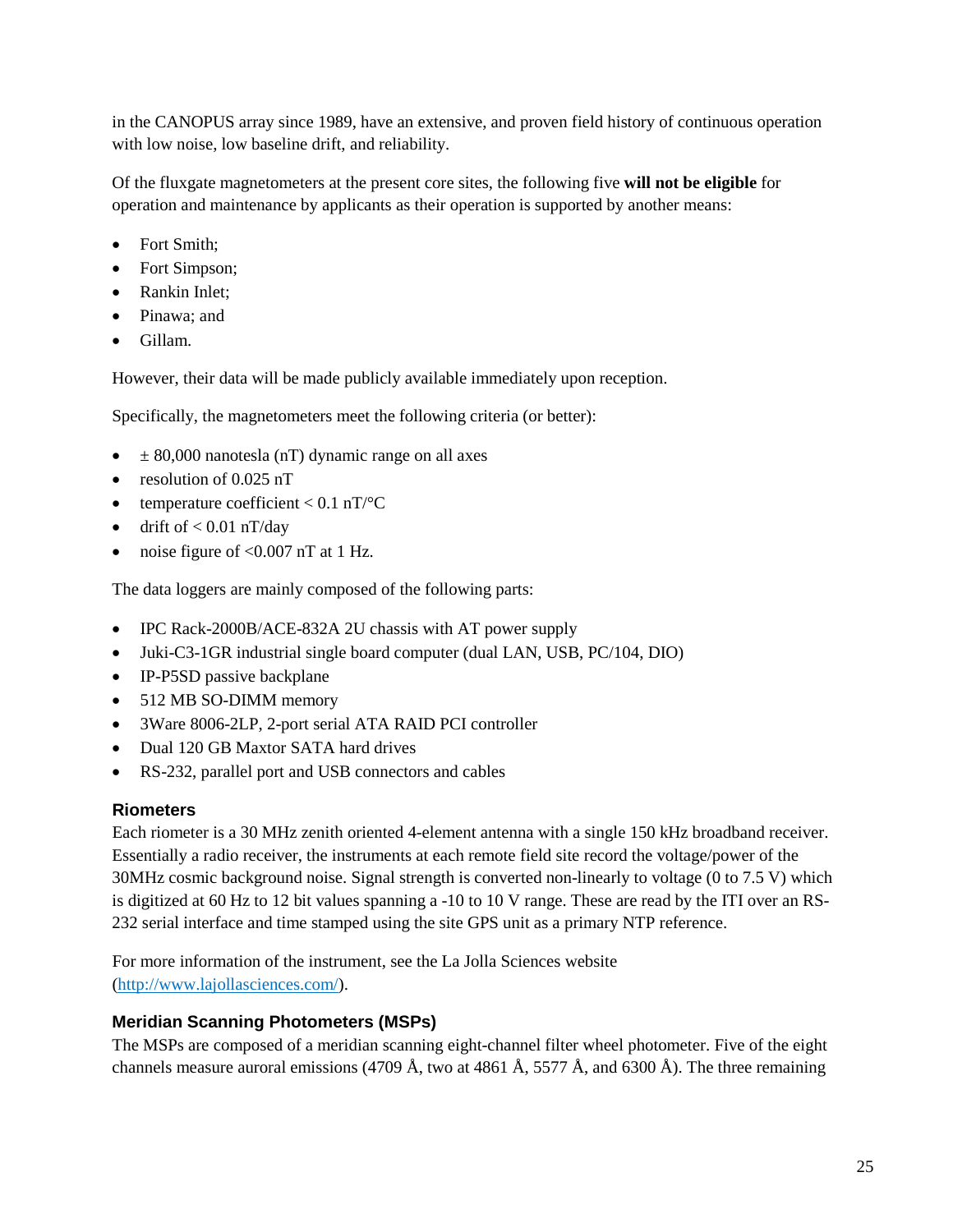channels measure background intensities (4800, 4935 and 6250 Å) to correct for contamination caused by blended auroral emissions, and scattered light of solar and/or lunar origin.

The instruments operate during the period when the solar zenith angle is greater than 96 degrees. Operation is fully automatic, using a built-in solar ephemeris routine and a two-level dawn-dusk sensor for controlling the operating periods. The interference filters and the photomultiplier are temperature controlled. Backup heaters are provided to protect the interference filters in case of prolonged power outages. Every two minutes, each instrument transmits two scans in the four auroral emissions and two background channels and the housekeeping data. The housekeeping data include the instrument dark count, the auto-calibration data and other instrument status information, such as temperatures and voltages.

A separate campaign port (RS-232, 4800 baud) provides readout of all 510 samples for each channel as well as the housekeeping data.

Three of the MSPs are at GO core sites, as described at the beginning of this appendix, and the fourth is housed at Athabasca but can be moved as required by the successful applicant.

#### **All Sky Imager (ASI)**

The original requirements for the CANOPUS ASI imager were in part as follows:

- Resolution:  $20 \times 20$  km at 110 km in zenith
- Dynamic range: 200 R to 300 kR in a 5-second exposure
- Monochromatic filters: 4 (557.7, 391.4, 427.8, and 630.0 nm)
- Imaging rate: 4 filter/sky "maps" per minute

Through successive modifications, the imager currently takes images of the sky at the full 256×256 resolution, and then cropped radially, compressed, and transmitted data is collected at auroral wavelengths (471, 558, 630, and 486 nm). Background and star frames provide supporting information. Frame rates of at least 0.1 Hz are possible, though the typical cadence is 20-30 seconds/image for each filter.

#### **12.5.2 Communication infrastructure**

This section describes the communications infrastructure provided at the core sites, free of charge to all applicants.

At each core site, the PIs are responsible for the instruments (operation and maintenance), up to the point where each instrument connects to the Information Technology Infrastructure (ITI). The ITI and the internet connection are the responsibility of a distinct contract and furnished by the government.

New proposed instruments located at core sites should be compatible with the ITI to make efficient use of resources. A shelter is also provided to host the electronics and is described in Section [12.5.3.](#page-30-0)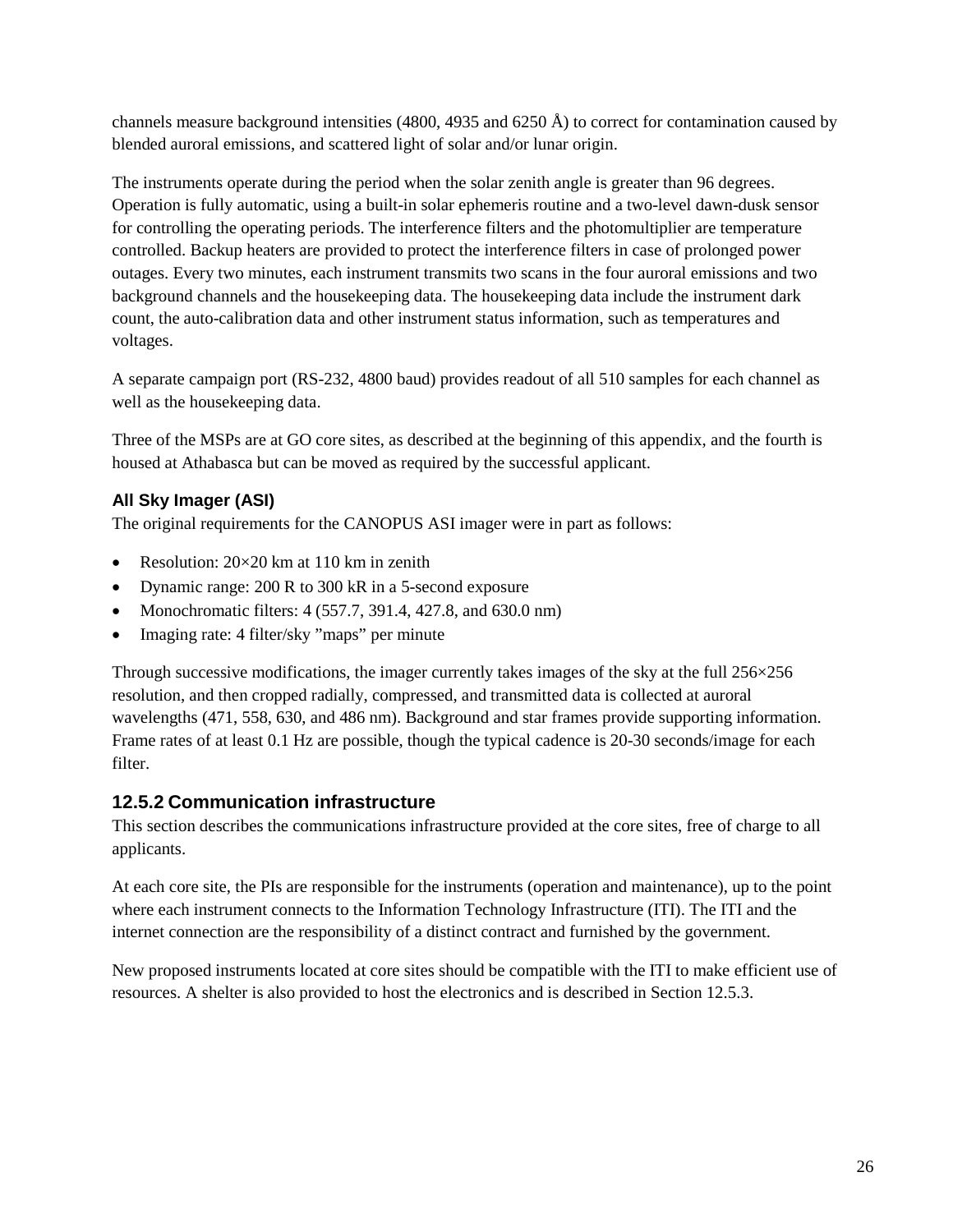

The IT infrastructure provides basic network services, shared storage, and serial data acquisition capabilities at each GO core site. It is capable of autonomous operation under non-ideal conditions such as dusty environments, poor power quality, and potentially extreme temperatures.

The primary design goal for the ITI is to simplify the requirements for operating scientific instruments at remote field sites. This is done by providing a basic set of required services coordinated over standard internet connections. While the ITI is currently implemented by a particular hardware configuration, clients should only be concerned with the interface specifications.

#### **Internal Network**

Communication at each field site is via standard internet protocols (e.g. TCP/IP). The primary "bus" is a 24- port 10/100 Mbps Ethernet switch with an additional bank of surge protection modules. All connectors are standard RJ-45; all cables are Cat5. All networked devices can communicate with each other directly through the switch without any intervention by the ITI computer.

The main internal network is configured to allow up to 249 devices in addition to the ITI computer and four power related elements (see below). Several network addresses have been set aside for automatic (DHCP) allocation to temporary (e.g. short-term campaign) clients. Addition of each new permanent network devices requires some minor configuration file changes.

#### **Internal Services**

The ITI computer provides several services to clients on the internal network.

- DHCP dynamic host configuration protocol;
- DNS domain name services:
- NTP a network time protocol reference is available to all internal clients. The primary standard is provided by a GPS (Trimble Accutime 2000), which should be accurate to less than 1 millisecond. Additional time sources can be obtained over the internet, but satellite travel time delays introduce significant and variable inaccuracies (e.g. 0.1 to 1 seconds).